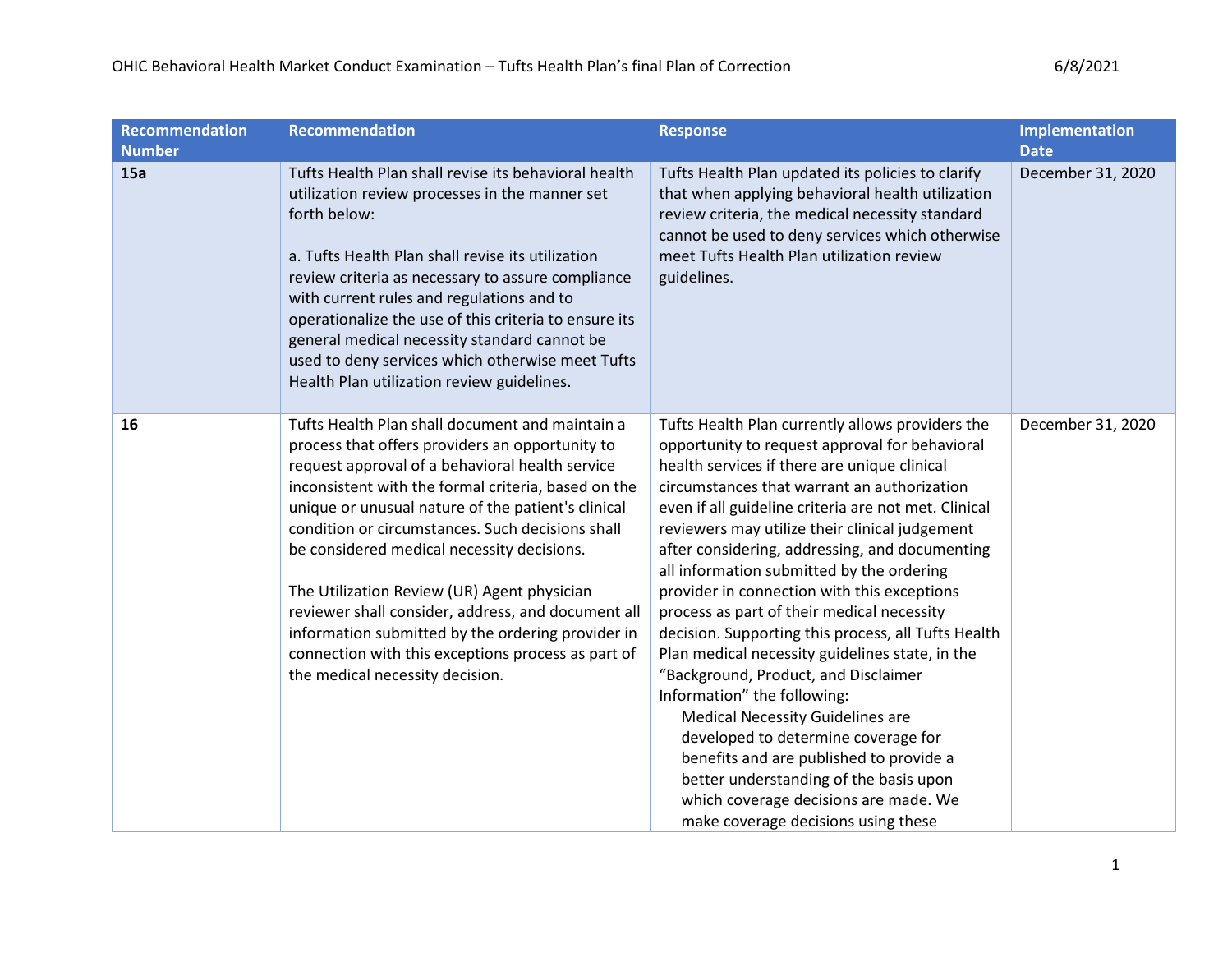|     |                                                                                                                                                                                                                                                                                                                                                                                                                                                                                                                                                                                                                                                                                                                                                                                                                         | guidelines, along with the Member's<br>benefit document, and in coordination<br>with the Member's physician(s) on a case-<br>by-case basis considering the individual<br>Member's health care needs.<br>To further support this recommendation, Tufts<br>Health Plan developed an internal process<br>document to further detail this exception review<br>process and specify for our UM clinical reviewers<br>to include information considered, addressed,<br>and documented as part of the medical necessity<br>decision. Additional training was provided on<br>this existing process and the new policy.                                                                                                                                                                                                                                                                                                                                                                 |                   |
|-----|-------------------------------------------------------------------------------------------------------------------------------------------------------------------------------------------------------------------------------------------------------------------------------------------------------------------------------------------------------------------------------------------------------------------------------------------------------------------------------------------------------------------------------------------------------------------------------------------------------------------------------------------------------------------------------------------------------------------------------------------------------------------------------------------------------------------------|-------------------------------------------------------------------------------------------------------------------------------------------------------------------------------------------------------------------------------------------------------------------------------------------------------------------------------------------------------------------------------------------------------------------------------------------------------------------------------------------------------------------------------------------------------------------------------------------------------------------------------------------------------------------------------------------------------------------------------------------------------------------------------------------------------------------------------------------------------------------------------------------------------------------------------------------------------------------------------|-------------------|
| 17a | Tufts Health Plan shall revise its behavioral health<br>utilization policies and procedures to include the<br>items set forth below. Each revised policy and<br>procedure shall be subject to an explicit<br>component of a utilization review program<br>training manual and training module. Compliance<br>with the revised policies and procedures shall be<br>monitored by an oversight policy, conducted by<br>Tufts Health Plan:<br>a. Tufts Health Plan shall revise the manner in<br>which its level of care criteria are applied to<br>patients with opioid addiction, in the following<br>manner (Tufts Health Plan should ensure that<br>third-party delegates also conform to these<br>recommendations):<br>i. The patient's risk of relapse, overdose, and<br>death should be given appropriate weight and | Tufts Health Plan developed a process document<br>that provides the review framework for how<br>level of care criteria are applied to patients with<br>opioid addiction. This document includes: (1)<br>giving explicit consideration and appropriate<br>weight to the patient's risk of relapse, overdose,<br>and death; (2) consideration for the patients<br>clinical condition, the attending provider's<br>treatment recommendation and rationale for the<br>request, relevant information offered or included<br>in the medical record, inclusion of medical<br>assisted treatment (MAT) status as part of<br>continuity and transition of care, and the safety<br>and wellness of the patient; and (3) a process to<br>substantiate any dispute in material facts and/or<br>clinical circumstances presented by attending<br>provider when utilization review decisions differ<br>from length of stay or level of care<br>recommendation. This information was updated | December 31, 2020 |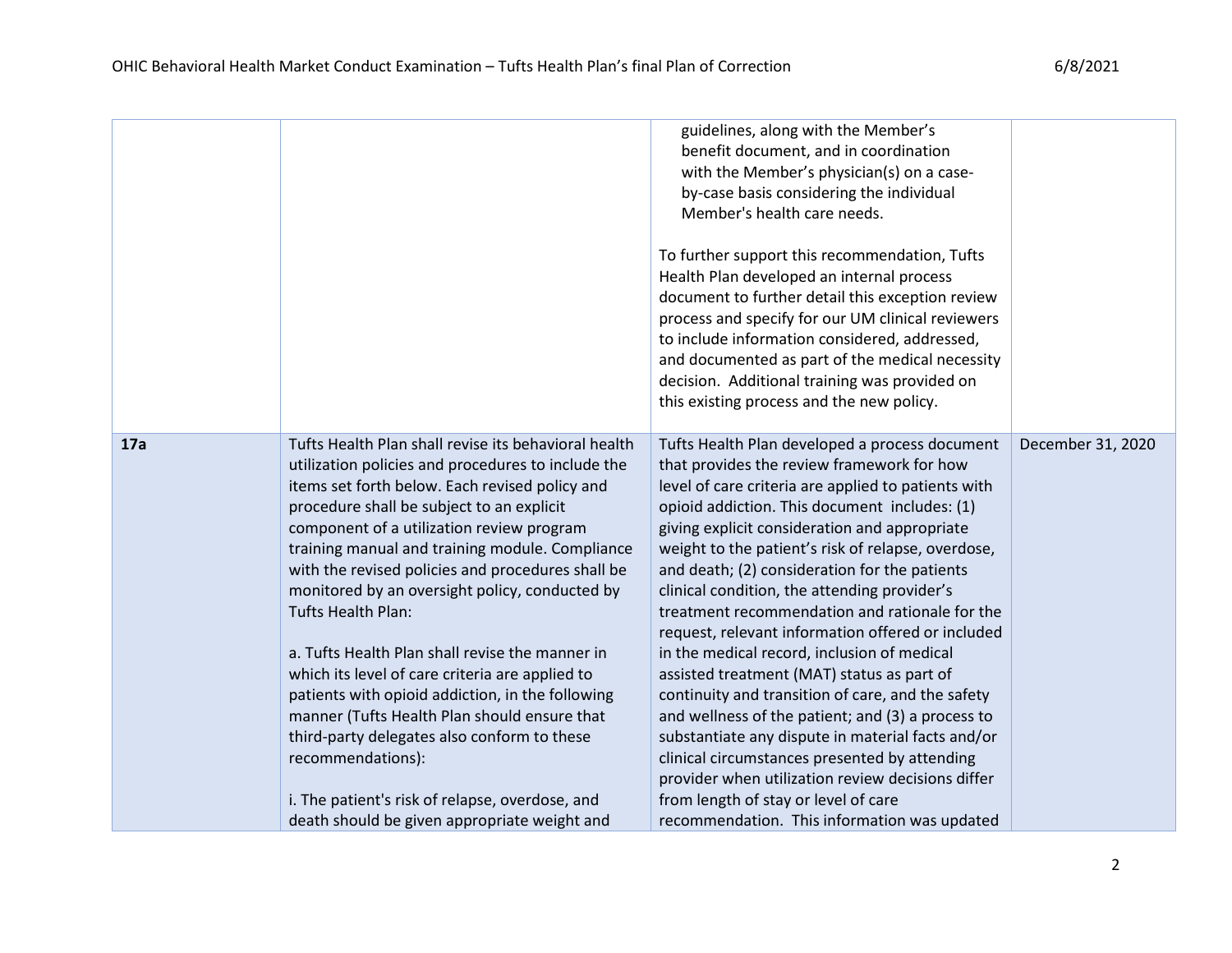|                 | explicit consideration.<br>ii. Any utilization review decision should<br>adequately consider (i) the patient's clinical<br>condition, (ii) the attending provider's ("attending<br>provider" shall have the same meaning as<br>"ordering provider" and "treating provider" in this<br>document) treatment recommendation and<br>rationale for the request, (iii) all relevant<br>information offered or included in the record, (iv)<br>continuity and transition of care to include a<br>patient status on a particular Medication Assisted<br>Treatment (MAT) and (v) the safety and welfare of<br>the patient.<br>iii. When the material facts and clinical<br>circumstances presented by the attending<br>provider for treatment of opioid addiction are not<br>in dispute, the utilization review decision should<br>not conflict with the attending provider's level of<br>care or length of stay recommendation unless<br>Tufts Health Plan substantiates that the provider's<br>recommendation is unreasonable. | in Tufts Health Plan's policies.<br>Tufts Health Plan trained staff on these materials<br>and maintained evidence of training.<br>Tufts Health Plan developed a new oversight<br>policy that includes monitoring compliance with<br>requirements regarding the application of level<br>of care criteria for members with opioid<br>addiction.                                                                                                                                                             |                   |
|-----------------|-------------------------------------------------------------------------------------------------------------------------------------------------------------------------------------------------------------------------------------------------------------------------------------------------------------------------------------------------------------------------------------------------------------------------------------------------------------------------------------------------------------------------------------------------------------------------------------------------------------------------------------------------------------------------------------------------------------------------------------------------------------------------------------------------------------------------------------------------------------------------------------------------------------------------------------------------------------------------------------------------------------------------|-----------------------------------------------------------------------------------------------------------------------------------------------------------------------------------------------------------------------------------------------------------------------------------------------------------------------------------------------------------------------------------------------------------------------------------------------------------------------------------------------------------|-------------------|
| 17 <sub>b</sub> | b. Notice of Adverse benefit determinations shall<br>clearly identify the specific criteria or criteria<br>subset not met and the facts supporting the<br>reviewer's conclusion that the specific criteria or<br>criteria subset were not met.                                                                                                                                                                                                                                                                                                                                                                                                                                                                                                                                                                                                                                                                                                                                                                          | Tufts Health Plan clarified its workflows to<br>include instruction to specifically document the<br>criteria/criteria subset that are not met for<br>adverse determinations and also include<br>reasoning to support why those criteria are not<br>met with the submitted clinical information.<br>Tufts Health Plan has implemented standard<br>language templates for adverse determinations<br>to capture all these points and continues to<br>update and enhance that language to make it<br>optimal. | December 31, 2020 |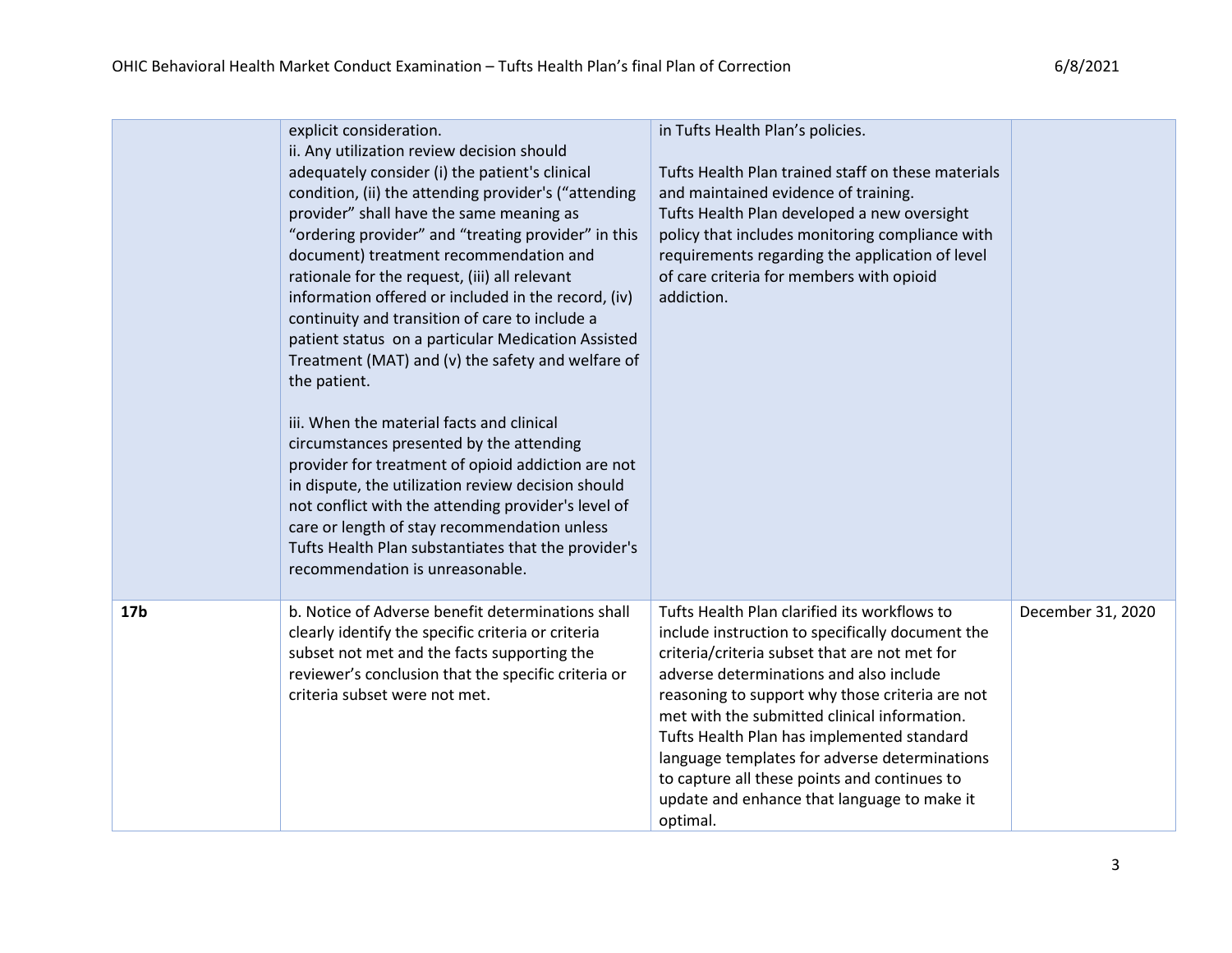|     |                                                                                                                                                                                                                                                                                                                                                                                                                                                                                                                                                                                                                                                                                             | Tufts Health Plan trained staff on updates made<br>to its policies and maintained evidence of said<br>training.                                                                                                                                                                                                                                                                                                                                                                                                                                                                                                                                                                                                                                                                                                                                                                                                                                        |                   |
|-----|---------------------------------------------------------------------------------------------------------------------------------------------------------------------------------------------------------------------------------------------------------------------------------------------------------------------------------------------------------------------------------------------------------------------------------------------------------------------------------------------------------------------------------------------------------------------------------------------------------------------------------------------------------------------------------------------|--------------------------------------------------------------------------------------------------------------------------------------------------------------------------------------------------------------------------------------------------------------------------------------------------------------------------------------------------------------------------------------------------------------------------------------------------------------------------------------------------------------------------------------------------------------------------------------------------------------------------------------------------------------------------------------------------------------------------------------------------------------------------------------------------------------------------------------------------------------------------------------------------------------------------------------------------------|-------------------|
| 17c | c. Ensure that, before any denial or appeal<br>decision is made, a Tufts Health Plan physician (if<br>the service and/or treatment request is made by a<br>physician) conducts and documents a thorough<br>and independent review of the case, rather than<br>simply relying or upholding the observations and<br>recommendations of non-physician case<br>management staff. The Tufts Health Plan physician<br>shall review all material clinical information,<br>consider whether all necessary information has<br>been collected, give sufficient weight to the<br>ordering provider's clinical judgment or<br>recommendation, and offer a clinically-based<br>rationale for any denial. | The Tufts Health Plan 's policies were updated to<br>include an explicit statement that physician<br>reviewers must conduct and document a<br>thorough and independent review of the case,<br>including the request, clinical notes, any letter of<br>medical necessity etc. The Tufts Health Plan<br>physician must review all relevant material<br>clinical information, follow-up with a request for<br>any necessary additional information that may<br>be needed, give sufficient weight to the ordering<br>provider's clinical judgment or recommendation,<br>and offer a clinically-based rationale for any<br>denial. Tufts Health Plan updated the denial<br>language template and policies to explicitly<br>document that the MD has independently<br>reviewed all the above information prior to<br>making the decision.<br>Tufts Health Plan trained staff on updates made<br>to its policies and maintained evidence of said<br>training. | December 31, 2020 |
| 17d | d. The utilization review denial and appeal<br>decision shall adequately consider (i) the patient's<br>clinical condition, (ii) the attending provider's<br>treatment recommendation and rationale for the<br>request, (iii) all relevant information offered or<br>included in the record, (iv) continuity and                                                                                                                                                                                                                                                                                                                                                                             | Tufts Health Plan updated its policies to<br>specifically include language requiring the MD to<br>adequately consider: (i) the patient's clinical<br>condition, (ii) the attending provider's treatment<br>recommendation and rationale for the request,<br>(iii) all relevant information offered or included<br>in the record, (iv) continuity and transition of                                                                                                                                                                                                                                                                                                                                                                                                                                                                                                                                                                                     | December 31, 2020 |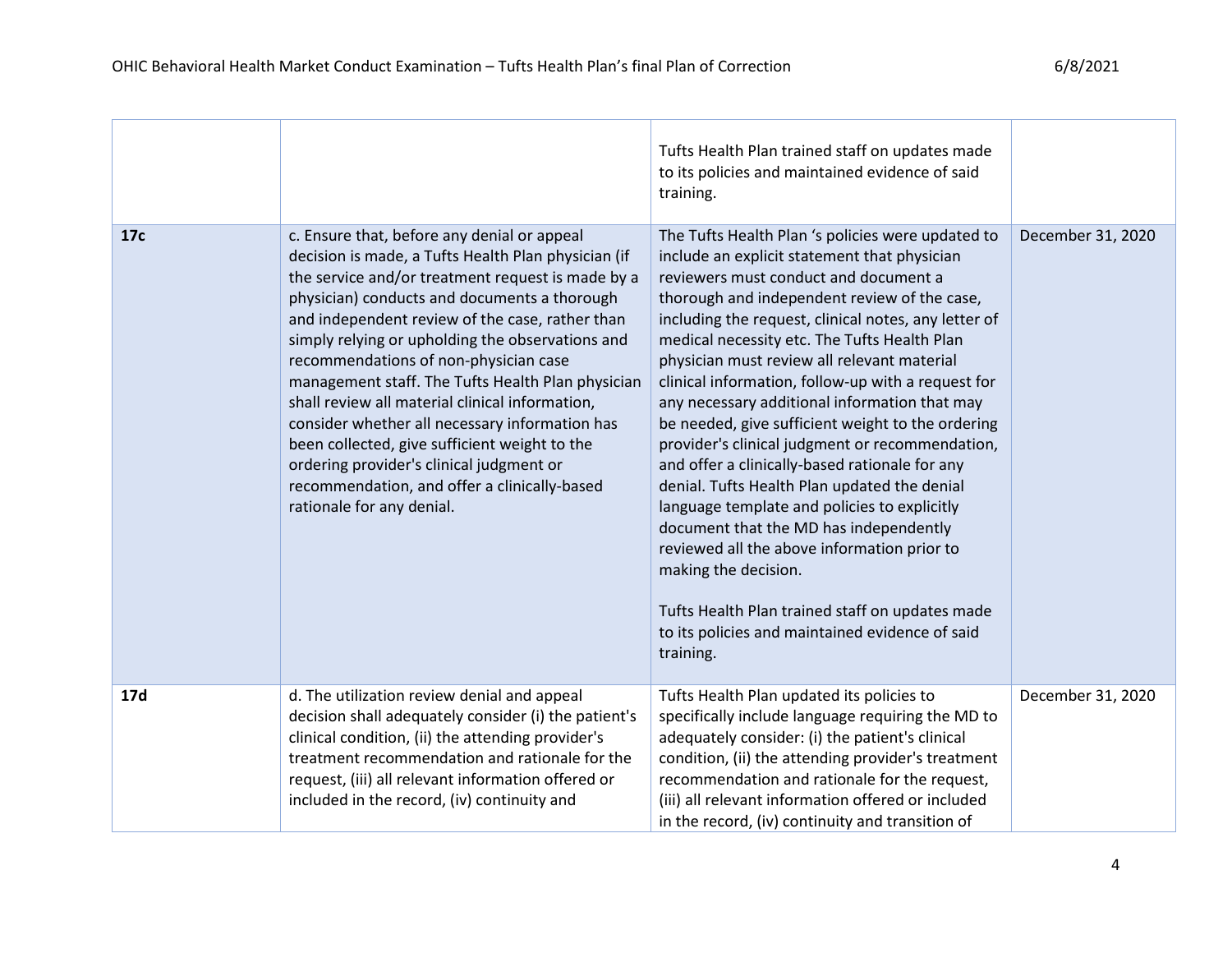|     | transition of care, and (v) safety and welfare of the<br>patient.                                                                                                                                                                                                                                                                                                                                             | care, and (v) safety and welfare of the patient.<br>The physicians then must utilize the criteria set in<br>the medical necessity guidelines, InterQual<br>guidelines and /or benefits document, along with<br>clinical judgement to make a decision based<br>upon all factors. Documentation was created<br>clarifying that physician reviewers have the<br>ability to make exceptions to the criteria /<br>guidelines based on unique circumstances.<br>Tufts Health Plan trained staff on updates made<br>to its policies and maintained evidence of said<br>training. |                   |
|-----|---------------------------------------------------------------------------------------------------------------------------------------------------------------------------------------------------------------------------------------------------------------------------------------------------------------------------------------------------------------------------------------------------------------|---------------------------------------------------------------------------------------------------------------------------------------------------------------------------------------------------------------------------------------------------------------------------------------------------------------------------------------------------------------------------------------------------------------------------------------------------------------------------------------------------------------------------------------------------------------------------|-------------------|
| 17e | e. When the material facts and clinical<br>circumstances presented by the attending<br>provider for treatment of a behavioral health<br>patient are not in dispute, the utilization review<br>decision shall not conflict with the attending<br>provider's level of care or length of stay<br>recommendation unless Tufts Health Plan<br>substantiates that the provider's recommendation<br>is unreasonable. | Tufts Health Plan updated its policies to include a<br>review instruction that when there is not a<br>dispute in the material facts and clinical<br>circumstances presented, a requirement that<br>Tufts Health Plan reviewers must approve the<br>attending provider's length of stay<br>recommendation or must document a clinically-<br>based rationale to substantiate a denial of a<br>provider's recommendation as unreasonable.<br>Tufts Health Plan trained staff on updates made<br>to its policies and maintained evidence of said<br>training.                 | December 31, 2020 |
| 17f | f. Ensure that, when the facts and circumstances<br>presented suggest reason to believe that<br>necessary clinical information critical to the<br>utilization review decision is missing, such<br>necessary clinical information should be                                                                                                                                                                    | Tufts Health Plan currently has a formal request<br>for more information (RFMI) letter that is used to<br>obtain additional clinical information necessary<br>to complete a review. In addition, the applicable<br>policies have been updated to emphasize that<br>reasonable efforts must be made to specify and                                                                                                                                                                                                                                                         | December 31, 2020 |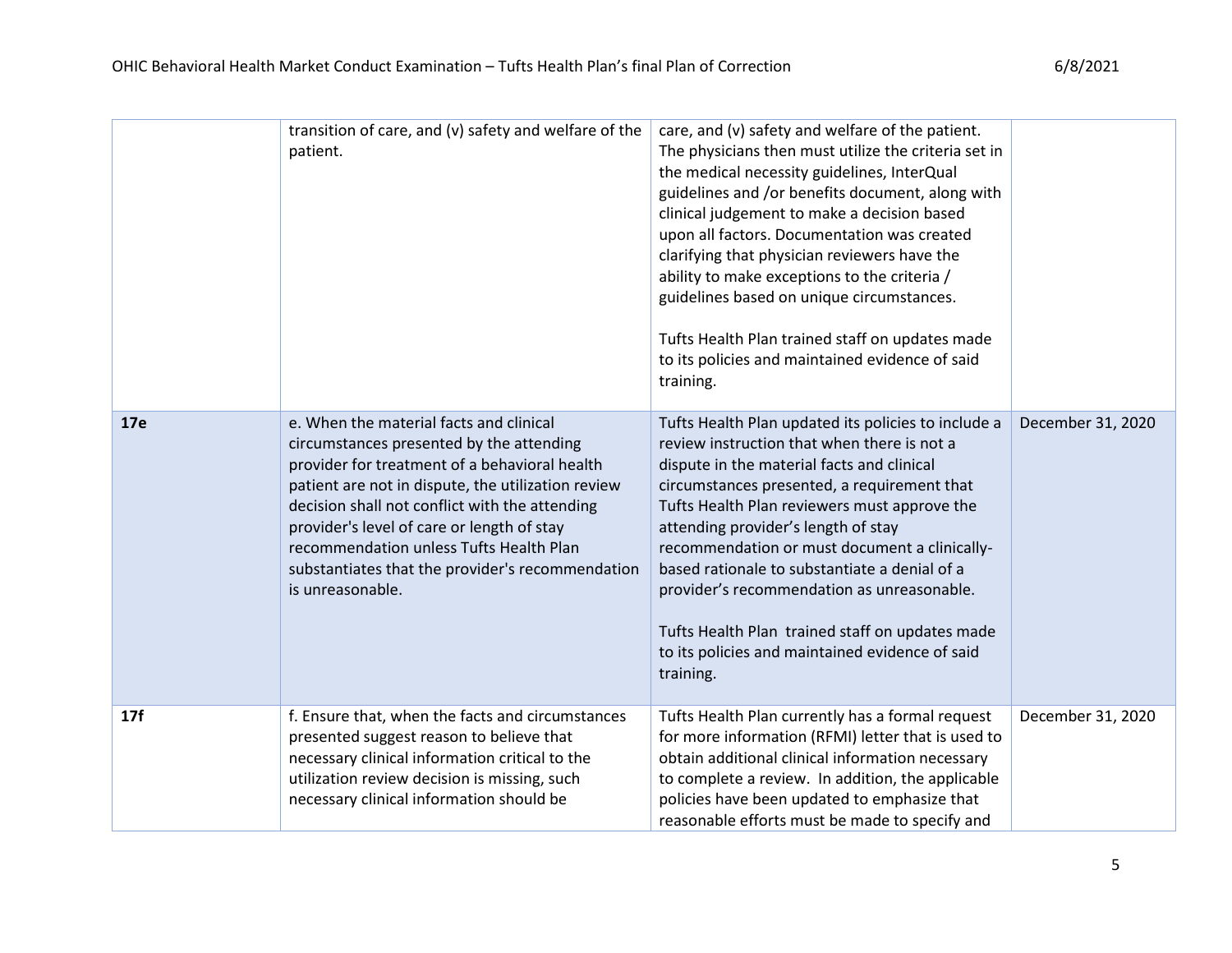|                 | specifically and reasonably solicited from the<br>provider.                                                                                                                                   | obtain additional clinical information necessary<br>for utilization review if there is reason to believe<br>information is missing. Guidelines to define<br>reasonable efforts will be detailed as well as<br>instructions regarding how missing clinical<br>information must be specified in the RFMI.<br>Tufts Health Plan trained staff on updates made<br>to its policies and maintained evidence of said<br>training.                                                                                                                                                                                                                                                                                                                                                                          |                   |
|-----------------|-----------------------------------------------------------------------------------------------------------------------------------------------------------------------------------------------|-----------------------------------------------------------------------------------------------------------------------------------------------------------------------------------------------------------------------------------------------------------------------------------------------------------------------------------------------------------------------------------------------------------------------------------------------------------------------------------------------------------------------------------------------------------------------------------------------------------------------------------------------------------------------------------------------------------------------------------------------------------------------------------------------------|-------------------|
| 17 <sub>g</sub> | g. The utilization review process shall require Tufts<br>Health Plan to explicitly consider and document<br>whether a potential utilization review denial might<br>impede care or delay care. | Tufts Health Plan's policies were updated to<br>include ample and explicit consideration to<br>unique circumstances and urgency of care<br>required, and to document whether the denial<br>may impede care or delay care. Denials are<br>issued for requests which do not meet medical<br>necessity criteria or are not proven to be<br>standard of care. The physician reviewers are<br>able to make exceptions to authorize a part of or<br>the entire requested service if there are unique<br>clinical circumstances that warrant an<br>authorization even if all guideline criteria are not<br>met. Documentation was created to clarify this<br>as referenced in item 17d.<br>Tufts Health Plan trained staff on updates made<br>to its policies and maintained evidence of said<br>training. | December 31, 2020 |
| 18a             | Tufts Health Plan shall revise its documentation<br>policy for utilization review records for behavioral<br>health services.                                                                  | Tufts Health Plan developed a Behavioral Health<br>department case record documentation policy<br>and documentation template that includes all<br>provisions in 18a-18e and 18g.                                                                                                                                                                                                                                                                                                                                                                                                                                                                                                                                                                                                                    | December 31, 2020 |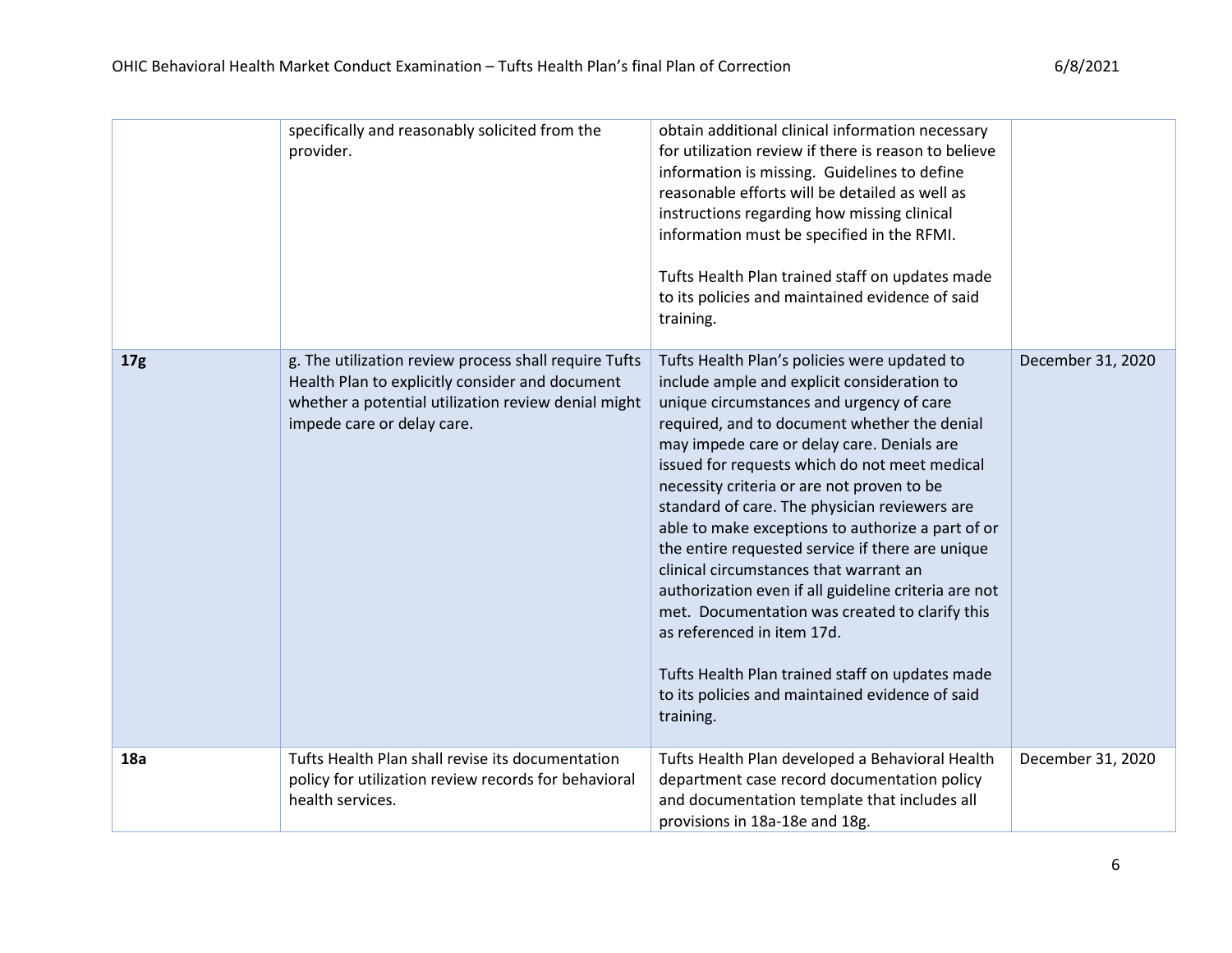|            | Compliance with the case record documentation<br>policy should be an explicit component of a<br>utilization review program training manual and<br>training module.<br>The revised documentation policy should require<br>case records to include:<br>a. The ordering provider's initial request for<br>service and/or coverage of treatment, including<br>the level of care requested and the number of<br>days requested. | Tufts Health Plan trained applicable staff on the<br>documentation policy and usage of template and<br>maintained evidence of said training. |                   |
|------------|----------------------------------------------------------------------------------------------------------------------------------------------------------------------------------------------------------------------------------------------------------------------------------------------------------------------------------------------------------------------------------------------------------------------------|----------------------------------------------------------------------------------------------------------------------------------------------|-------------------|
| <b>18b</b> | b. Any modification of the ordering provider's<br>initial request made by Tufts Health Plan, the<br>clinical rationale for the modification, and the<br>bona fide, voluntary agreement of the provider to<br>the modification.                                                                                                                                                                                             | Please see the response provided in 18a.                                                                                                     | December 31, 2020 |
| 18c        | c. Detail concerning, and/or reasonable efforts to<br>obtain, the patient's clinical condition, history of<br>treatment, and relationships with family members<br>sufficient to make a decision to assure the safety<br>and welfare of the patient.                                                                                                                                                                        | Please see the response provided in 18a.                                                                                                     | December 31, 2020 |
| <b>18d</b> | d. All the clinical information communicated by<br>the treating facility or a provider, and the treating<br>facility's or provider's rationale for treatment,<br>including continued treatment.                                                                                                                                                                                                                            | Please see the response provided in 18a.                                                                                                     | December 31, 2020 |
| <b>18e</b> | e. The specific criteria or criteria subset not met,<br>and the facts supporting the conclusion that the<br>specific criteria or criteria subset were not met.                                                                                                                                                                                                                                                             | Please see the response provided in 18a.                                                                                                     | December 31, 2020 |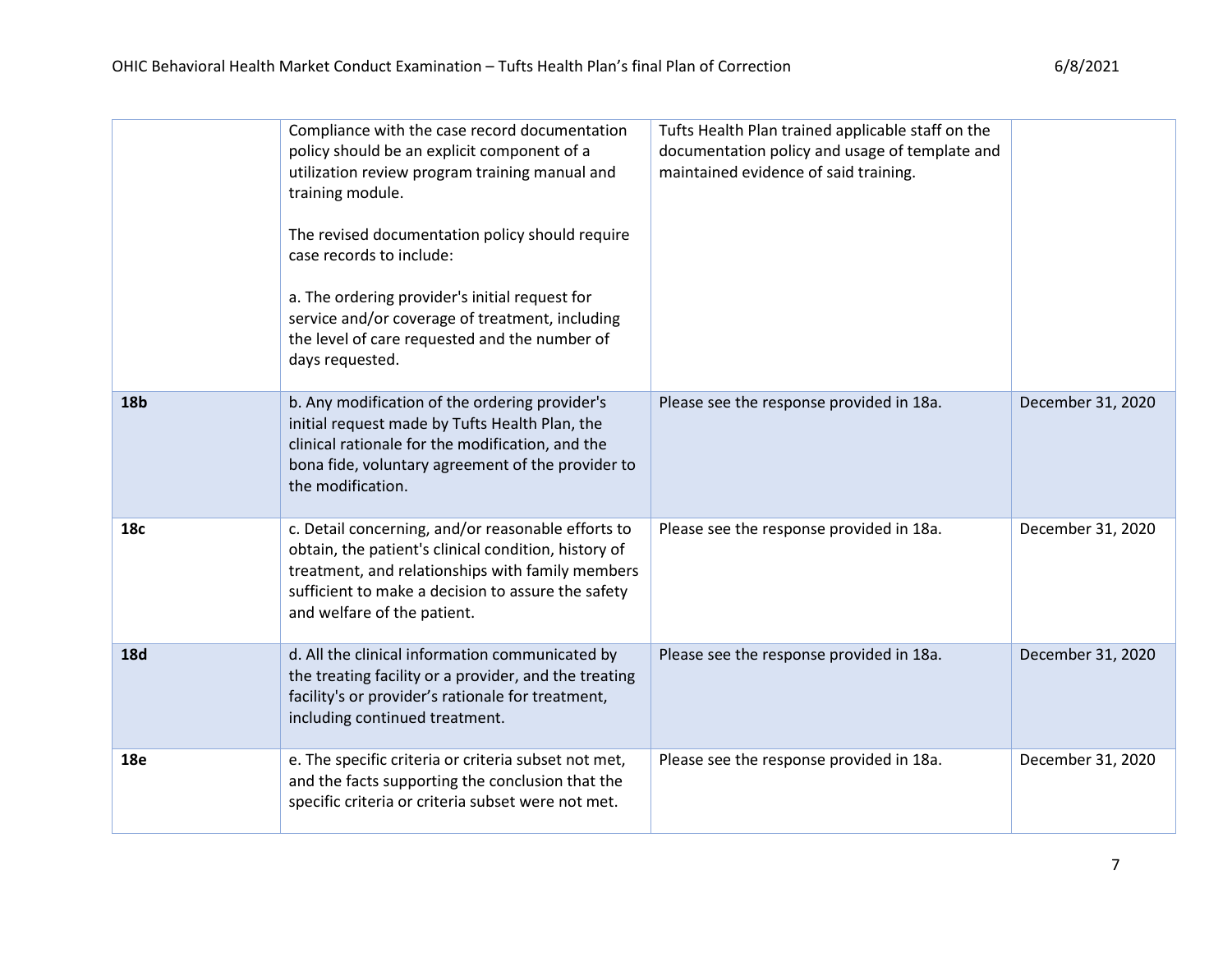| <b>18f</b>      | f. Where a Tufts Health Plan physician reviewer<br>has reviewed a case, the independently prepared<br>review of that Tufts Health Plan's physician<br>reviewer must be documented. In the event of a<br>denial, the review shall include documentation of<br>(i) all material clinical information reviewed, (ii)<br>the utilization review criteria not met, (iii) the<br>information supporting the denial, and (iv) the<br>reviewer's rationale for rejecting or disagreeing<br>with the ordering provider's clinical judgment or<br>recommendation.                                                           | Tufts Health Plan updated its policies to include<br>an explicit requirement that the independently<br>prepared review made by the Tufts Health Plan<br>physician reviewer will be documented in the<br>case review documentation, as described in 18a.<br>In the event of a denial, the review will include<br>documentation of (i) all material clinical<br>information reviewed, (ii) the utilization review<br>criteria not met, (iii) the information supporting<br>the denial, and (iv) the reviewer's rationale for<br>rejecting or disagreeing with the ordering<br>provider's clinical judgment or recommendation.<br>The physician case review documentation was<br>updated to include language containing all of<br>these points. | December 31, 2020                                                                                                                                                  |
|-----------------|-------------------------------------------------------------------------------------------------------------------------------------------------------------------------------------------------------------------------------------------------------------------------------------------------------------------------------------------------------------------------------------------------------------------------------------------------------------------------------------------------------------------------------------------------------------------------------------------------------------------|----------------------------------------------------------------------------------------------------------------------------------------------------------------------------------------------------------------------------------------------------------------------------------------------------------------------------------------------------------------------------------------------------------------------------------------------------------------------------------------------------------------------------------------------------------------------------------------------------------------------------------------------------------------------------------------------------------------------------------------------|--------------------------------------------------------------------------------------------------------------------------------------------------------------------|
| 18 <sub>g</sub> | g. Modify the electronic documentation process to<br>more clearly indicate that prior authorization is<br>not required for emergency services and to specify<br>that emergency services are not pended.                                                                                                                                                                                                                                                                                                                                                                                                           | Please see the response provided in 18a.                                                                                                                                                                                                                                                                                                                                                                                                                                                                                                                                                                                                                                                                                                     | December 31, 2020                                                                                                                                                  |
| 19a             | In addition to those recommendations stated in<br>Paragraphs 15-18 above, Tufts Health Plan shall<br>ensure that it and any third-party entity to which<br>it delegates the utilization review function for<br>Tufts Health Plan members shall:<br>Have and utilize utilization review criteria that are<br>in compliance with all federal and state laws and<br>regulations, hold a current Rhode Island<br>certification to perform non-administrative<br>benefit determinations, and be audited by Tufts<br>Health Plan for compliance with the following<br>utilization review criteria related requirements: | Tufts Health Plan confirmed its utilization<br>management policies and procedures adhere to<br>the requirements as noted in items 15-18 above<br>as well as contained in section 19.<br>Tufts Health Plan confirmed that its third-party<br>behavioral health delegates' utilization<br>management policies and procedures contain<br>references to adhere to the same requirements<br>noted in items 15-18 above through the<br>Oversight Committee that has been developed.<br>Tufts Health Plan has revised its current                                                                                                                                                                                                                   | Oversight<br>Committee was<br>developed in Q4<br>2020.<br>Oversight and<br>monitoring of<br><b>Behavioral Health</b><br>delegated entities to<br>begin for Q3 2021 |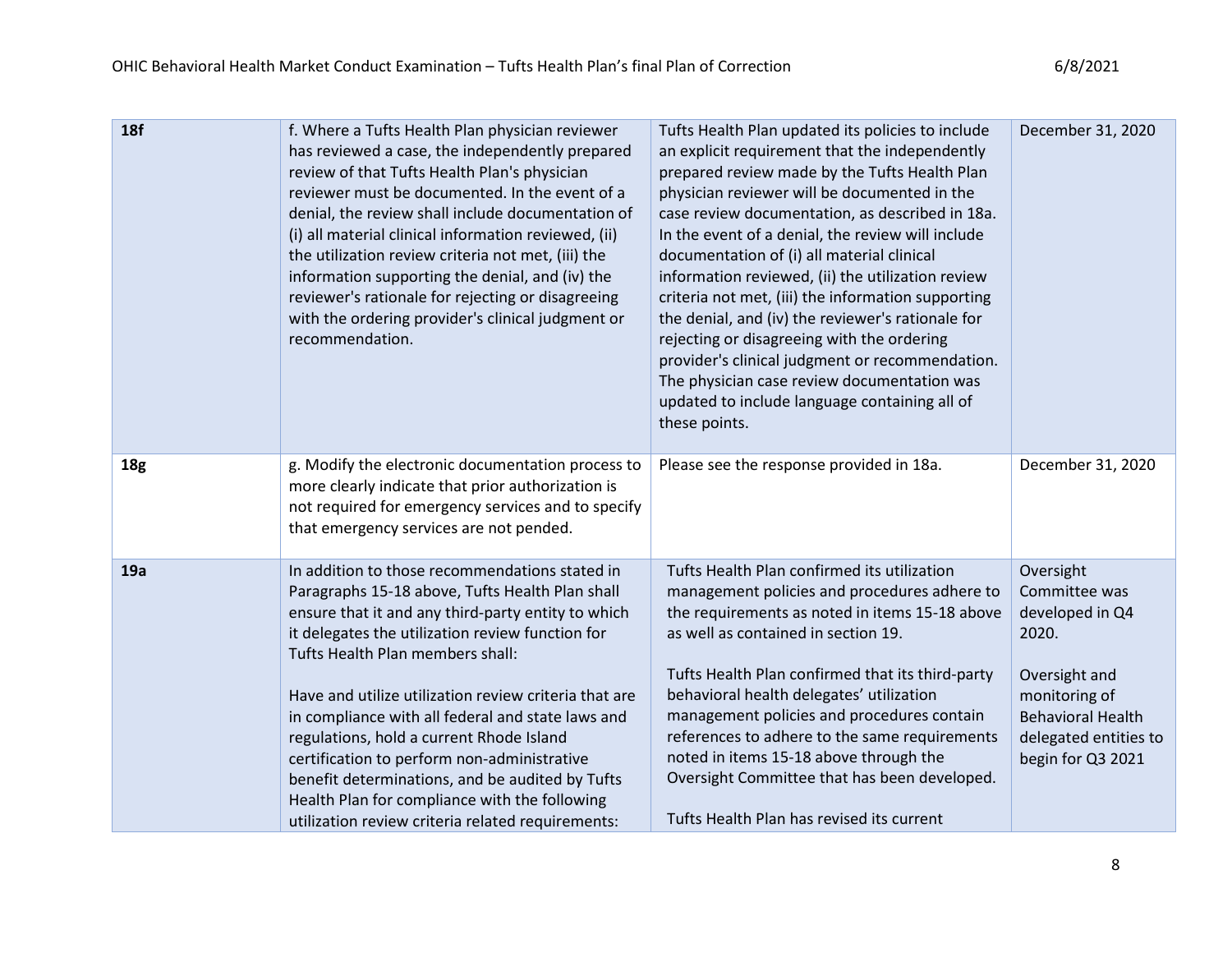i. That only objective, clinically-based, and measurable written criteria shall be used to deny requests for behavioral health services. ii. Use a clinically appropriate national utilization review criteria set that includes an Estimated Length of Stay (ELOS) component or a comparable process approved by the Commissioner. iii. Adopt a criteria set based on national standards and acceptable to the Commissioner. iv. That the criteria and use of criteria shall provide for the coverage of continued stay or care when there is no treatment setting available for the patient on discharge or if there is a delay in the availability of an essential component of the patient's treatment environment. v. Assurance that the criteria and use of criteria that does not permit denial of coverage of a continued level of care or length of stay recommendation for a patient because the patient is not participating in treatment when the patient's non-participation may be related to the patient's behavioral health condition. vi. Assurance that criteria and use of criteria shall not permit the denial of coverage for treatment because the patient has failed in treatment in the past. delegation oversight program to include a clinical utilization management program that provides active oversight and monitoring of utilization review functions performed by delegated third-party entities. This Program includes confirmation that the third-party entity holds a current Rhode Island utilization review certification, sample case file review, ongoing monitoring of utilization management decisions and delegated activities, and review of thirdparty criteria and policies and procedures as further described in 19b and 19c. The criteria review will ensure: i. That only objective, clinically-based, and measurable written criteria shall be used to deny requests for behavioral health services. ii. Use of a clinically appropriate national utilization review criteria set that includes an Estimated Length of Stay (ELOS) component or a comparable process approved by the Commissioner. iii. Criteria are based on national standards that are acceptable to the Commissioner. iv. That the criteria and use of criteria shall provide for the coverage of continued stay or care when there is no treatment setting available for the patient on discharge or if there is a delay in the availability of an essential component of the patient's treatment environment. Such continued stay or care may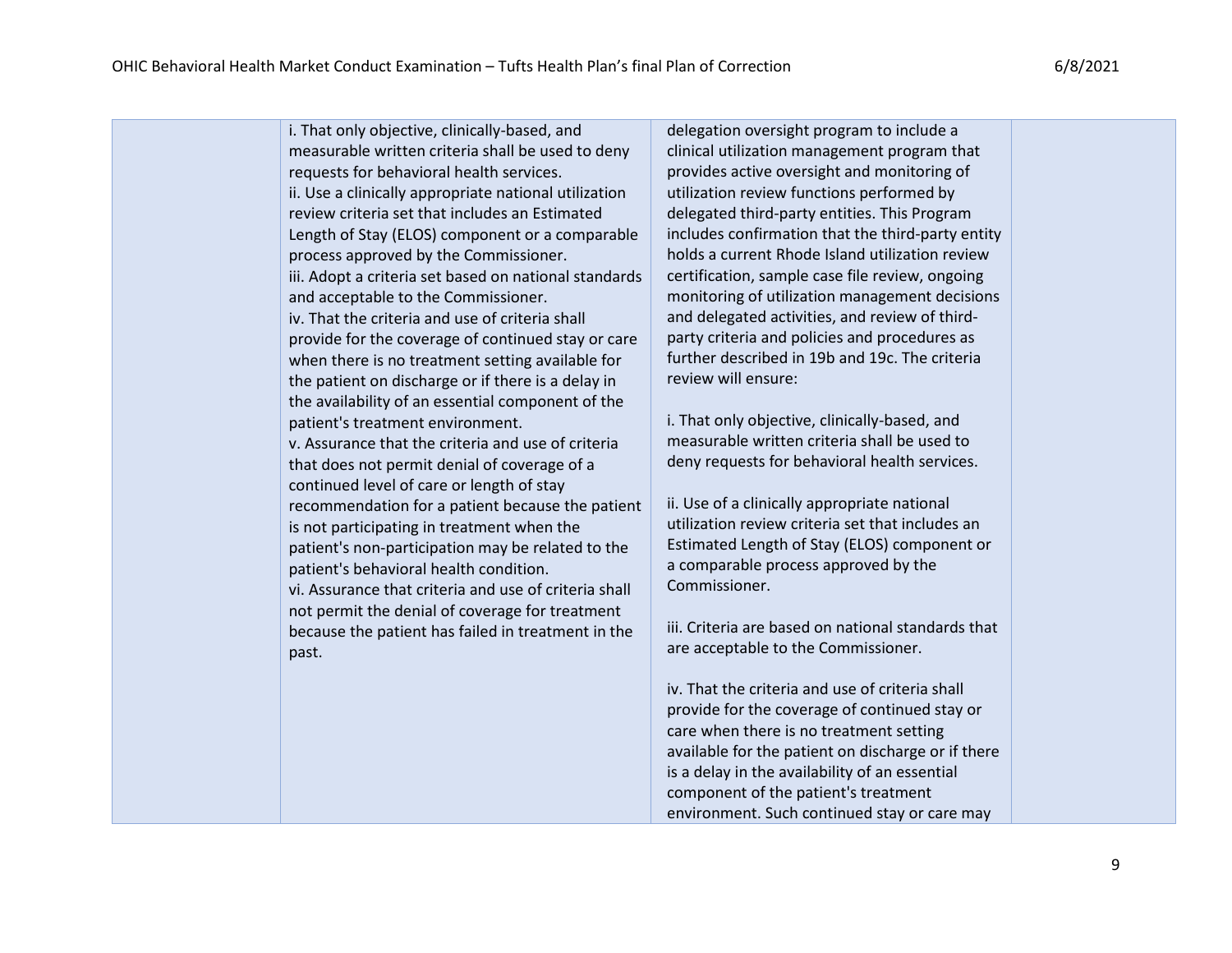|                 |                                                                                                                                                                                                                                                                                                                                                                                                                                                                                                                                                                                                                                                                                                                                                                                  | be discontinued if the duration becomes<br>unreasonable.<br>v. Assurance that the criteria and use of criteria<br>does not permit denial of coverage of a<br>continued level of care or length of stay<br>recommendation for a patient because the<br>patient is not participating in treatment when<br>the patient's non-participation may be related<br>to the patient's behavioral health condition.<br>vi. Assurance that criteria and use of criteria<br>shall not permit the denial of coverage for<br>treatment because the patient has failed in<br>treatment in the past.                                                                                                                                                                  |                                                                                                                                                                    |
|-----------------|----------------------------------------------------------------------------------------------------------------------------------------------------------------------------------------------------------------------------------------------------------------------------------------------------------------------------------------------------------------------------------------------------------------------------------------------------------------------------------------------------------------------------------------------------------------------------------------------------------------------------------------------------------------------------------------------------------------------------------------------------------------------------------|-----------------------------------------------------------------------------------------------------------------------------------------------------------------------------------------------------------------------------------------------------------------------------------------------------------------------------------------------------------------------------------------------------------------------------------------------------------------------------------------------------------------------------------------------------------------------------------------------------------------------------------------------------------------------------------------------------------------------------------------------------|--------------------------------------------------------------------------------------------------------------------------------------------------------------------|
| 19 <sub>b</sub> | b. Tufts Health Plan shall ensure that third-party<br>entities maintain and use utilization review<br>policies and procedures that are in compliance<br>with all federal and state laws and regulations,<br>including compliance with the following:<br>i. There shall be a documented and clinically-<br>based rationale to recommend discharge to a<br>lower level of care prior to the completion of the<br>estimated length of stay where an ELOS is<br>available.<br>ii. Any decision that does not authorize the<br>provider's request, at the level of care and for the<br>number of days requested, shall be classified as a<br>denial, absent the provider's documented<br>communication of a voluntary agreement to<br>modify the request. When the third-party entity | The clinical utilization management program<br>described in 19a will collect and review the<br>third-party behavioral health delegate's<br>utilization review policies and procedures to<br>confirm compliance with State and Federal laws<br>and regulations, including the following:<br>i. There shall be a documented and clinically-<br>based rationale to recommend discharge to a<br>lower level of care prior to the completion of<br>the estimated length of stay where an ELOS is<br>available.<br>ii. Any decision that does not authorize the<br>provider's request, at the level of care and for<br>the number of days requested, shall be<br>classified as a denial, absent the provider's<br>documented communication of a voluntary | Oversight<br>Committee was<br>developed in Q4<br>2020.<br>Oversight and<br>monitoring of<br><b>Behavioral Health</b><br>delegated entities to<br>begin for Q3 2021 |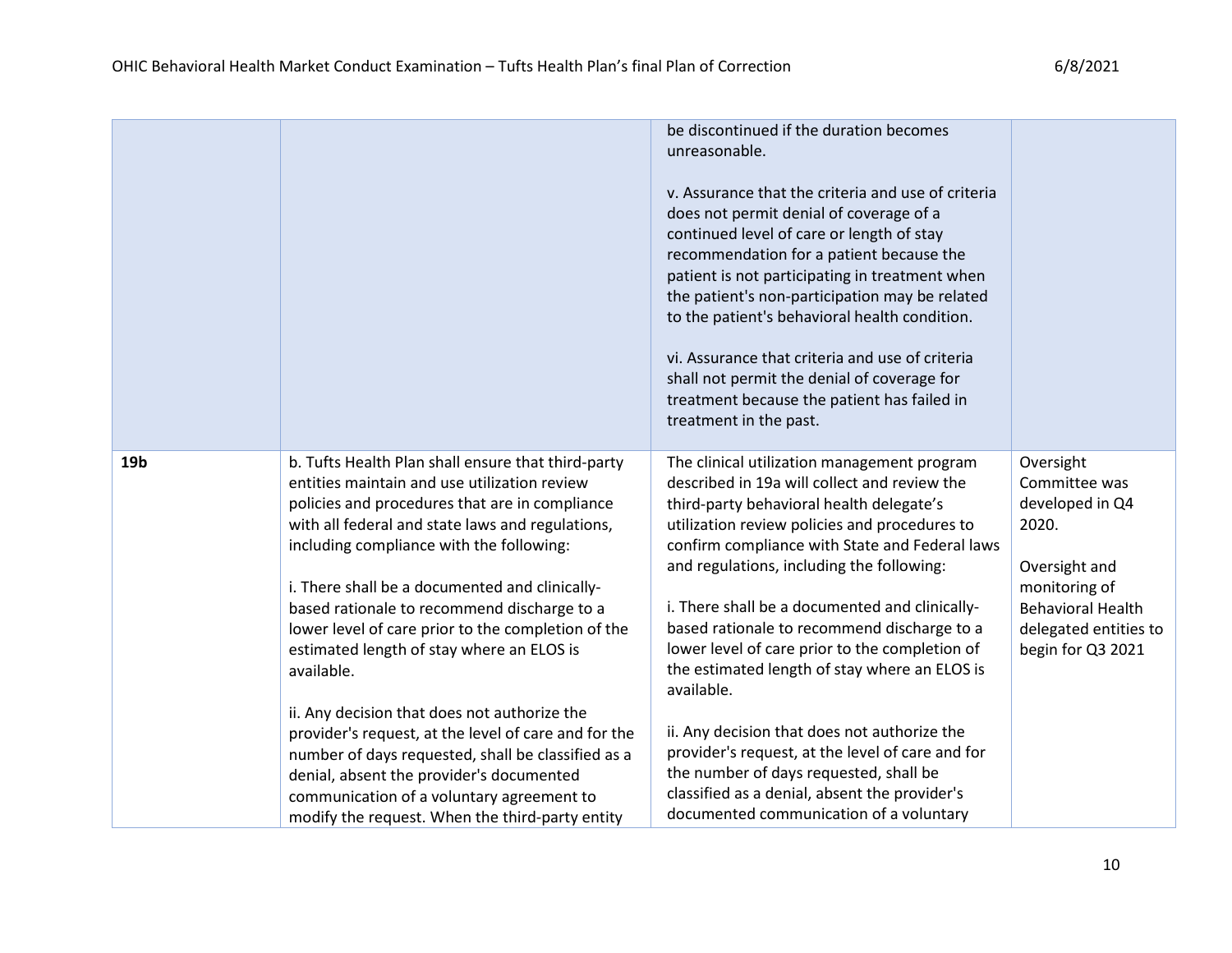| suggests a modification of the request, the third-    | agreement to modify the request. When the          |  |
|-------------------------------------------------------|----------------------------------------------------|--|
| party entity shall communicate and document a         | third-party entity suggests a modification of the  |  |
| clinically-based rationale for the suggested          | request, the third-party entity shall              |  |
| modification.                                         | communicate and document a clinically-based        |  |
|                                                       | rationale for the suggested modification.          |  |
| iii. There shall be clear and explicit evidence to    |                                                    |  |
| support a conclusion that the ordering provider       | iii. There shall be clear and explicit evidence to |  |
| has voluntarily agreed to modify the request so as    | support a conclusion that the ordering provider    |  |
| to reduce the requested length of stay or lower       | has voluntarily agreed to modify the request so    |  |
| the level of care. In the absence of such clear and   | as to reduce the requested length of stay or       |  |
| convincing evidence, the modified request should      | lower the level of care. In the absence of such    |  |
| be considered a denial, not an authorization.         | clear and convincing evidence, the modified        |  |
|                                                       | request should be considered a denial, not an      |  |
| iv. A patient shall not be denied coverage of a       | authorization.                                     |  |
| continued level of care or length of stay             |                                                    |  |
| recommendation for a patient (typically leading to    | iv. A patient shall not be denied coverage of a    |  |
| a discharge) based on a rationale of lack of          | continued level of care or length of stay          |  |
| progress or improvement, treatment failure in the     | recommendation for a patient (typically leading    |  |
| past, or lack of participation when the patient       | to a discharge) based on a rationale of lack of    |  |
| non-participation may be related to the patient's     | progress or improvement, treatment failure in      |  |
| behavioral health condition.                          | the past, or lack of participation when the        |  |
|                                                       | patient non- participation may be related to the   |  |
| v. The third-party entity shall have a process to     | patient's behavioral health condition.             |  |
| provide for coverage for continued stay or care       |                                                    |  |
| when there is no clinically appropriate treatment     | v. The third-party entity shall have a process to  |  |
| setting available for the patient on discharge, or if | provide for coverage for continued stay or care    |  |
| there will be a delay in the availability of an       | when there is no clinically appropriate            |  |
| essential component of the patient's treatment        | treatment setting available for the patient on     |  |
| environment.                                          | discharge, or if there will be a delay in the      |  |
|                                                       | availability of an essential component of the      |  |
| vi. The utilization review process shall require the  | patient's treatment environment. Such              |  |
| third-party entity to explicitly consider and         | continued stay or care may be discontinued if      |  |
| document whether potential utilization review         | the duration becomes unreasonable.                 |  |
| decisions might impede care, delay care, fail to      |                                                    |  |
|                                                       |                                                    |  |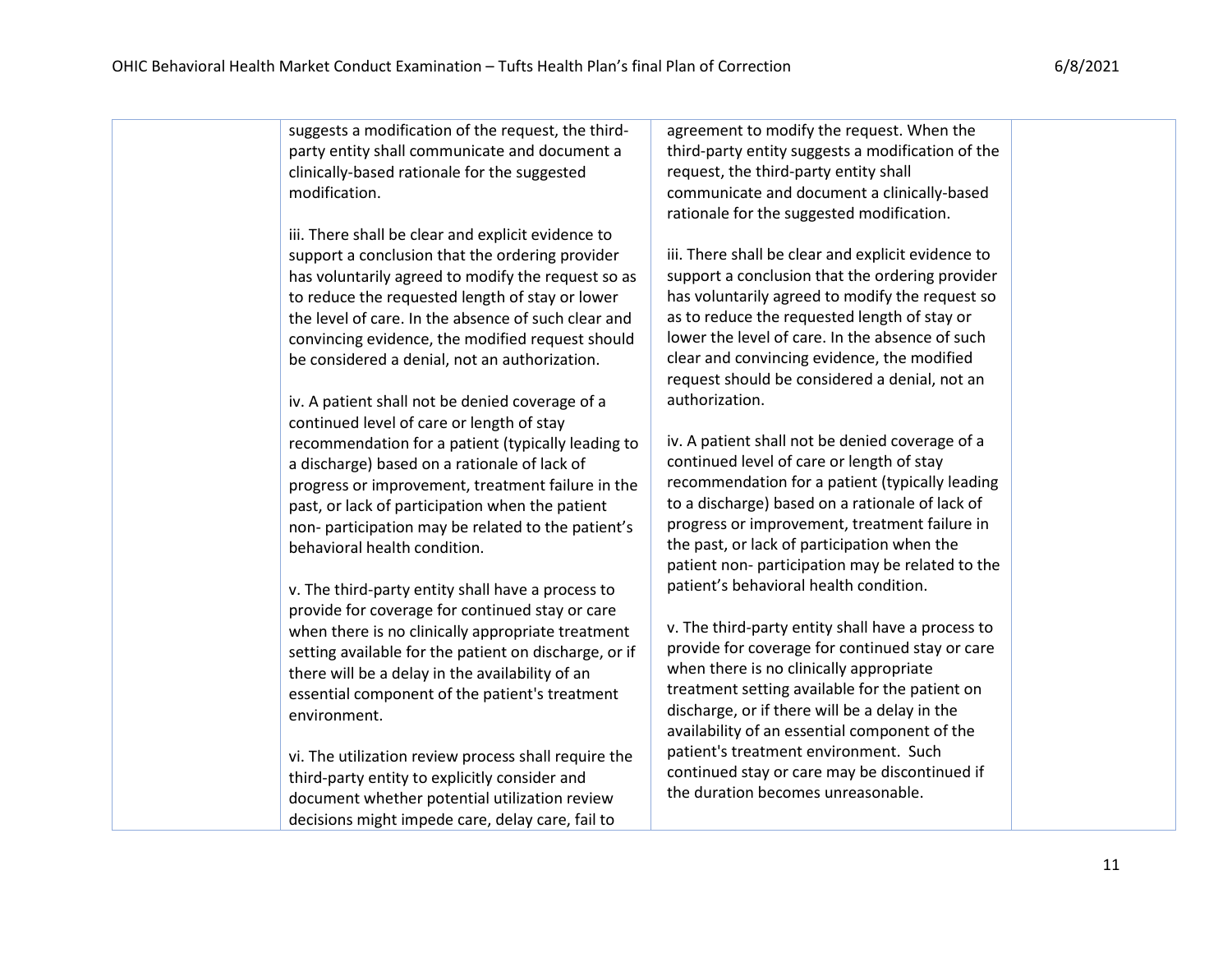|     | ensure continuity of care, or lead to an<br>inappropriate transition of care.                                                                                                                                                                                                                                                                                                                                                                                                                                                                                                                                                                                                                                                                                                                                                                                                                                                                           | vi. The utilization review process shall require<br>the third-party entity to explicitly consider and<br>document whether potential utilization review<br>decisions might impede care, delay care, fail to<br>ensure continuity of care, or lead to an<br>inappropriate transition of care.                                                                                                                                                                                                                                                                                                                                                                                                                                                                                                                                                                                                                                                                                                                                 |                                                                                                                                                                    |
|-----|---------------------------------------------------------------------------------------------------------------------------------------------------------------------------------------------------------------------------------------------------------------------------------------------------------------------------------------------------------------------------------------------------------------------------------------------------------------------------------------------------------------------------------------------------------------------------------------------------------------------------------------------------------------------------------------------------------------------------------------------------------------------------------------------------------------------------------------------------------------------------------------------------------------------------------------------------------|-----------------------------------------------------------------------------------------------------------------------------------------------------------------------------------------------------------------------------------------------------------------------------------------------------------------------------------------------------------------------------------------------------------------------------------------------------------------------------------------------------------------------------------------------------------------------------------------------------------------------------------------------------------------------------------------------------------------------------------------------------------------------------------------------------------------------------------------------------------------------------------------------------------------------------------------------------------------------------------------------------------------------------|--------------------------------------------------------------------------------------------------------------------------------------------------------------------|
| 19c | c. Tufts Health Plan shall ensure that the<br>documentation policies and procedures of the<br>third-party entity are in compliance with all<br>federal and state laws and regulations, including<br>compliance with the following:<br>i. Case Records shall include the date, time, and<br>detail of each event in the utilization review<br>process.<br>ii. Case Records shall document in detail all<br>conversations or other communications with the<br>ordering provider.<br>iii. When the third-party entity recommends a<br>modification of the ordering provider's request,<br>the Case Record shall document a clinically-based<br>rationale for the recommended modification.<br>iv. Case Records shall be collected, organized, and<br>maintained in a form and in a manner that permits<br>the Commissioner to readily ascertain compliance<br>with state and federal laws and regulations, and<br>implementation of these Recommendations. | The clinical utilization management program<br>described in 19a and 19b will collect and review<br>the third-party behavioral health delegate's<br>utilization review policies and procedures to<br>confirm compliance with State and Federal laws<br>and regulations, including the following:<br>i. Case Records shall include the date, time, and<br>detail of each event in the utilization review<br>process.<br>ii. Case Records shall document in detail all<br>conversations or other communications with<br>the ordering provider.<br>iii. When the third-party entity recommends a<br>modification of the ordering provider's request,<br>the Case Record shall document a clinically-<br>based rationale for the recommended<br>modification.<br>iv. Case Records shall be collected, organized,<br>and maintained in a form and in a manner that<br>permits the Commissioner to readily ascertain<br>compliance with state and federal laws and<br>regulations, and implementation of these<br>Recommendations. | Oversight<br>Committee was<br>developed in Q4<br>2020.<br>Oversight and<br>monitoring of<br><b>Behavioral Health</b><br>delegated entities to<br>begin for Q3 2021 |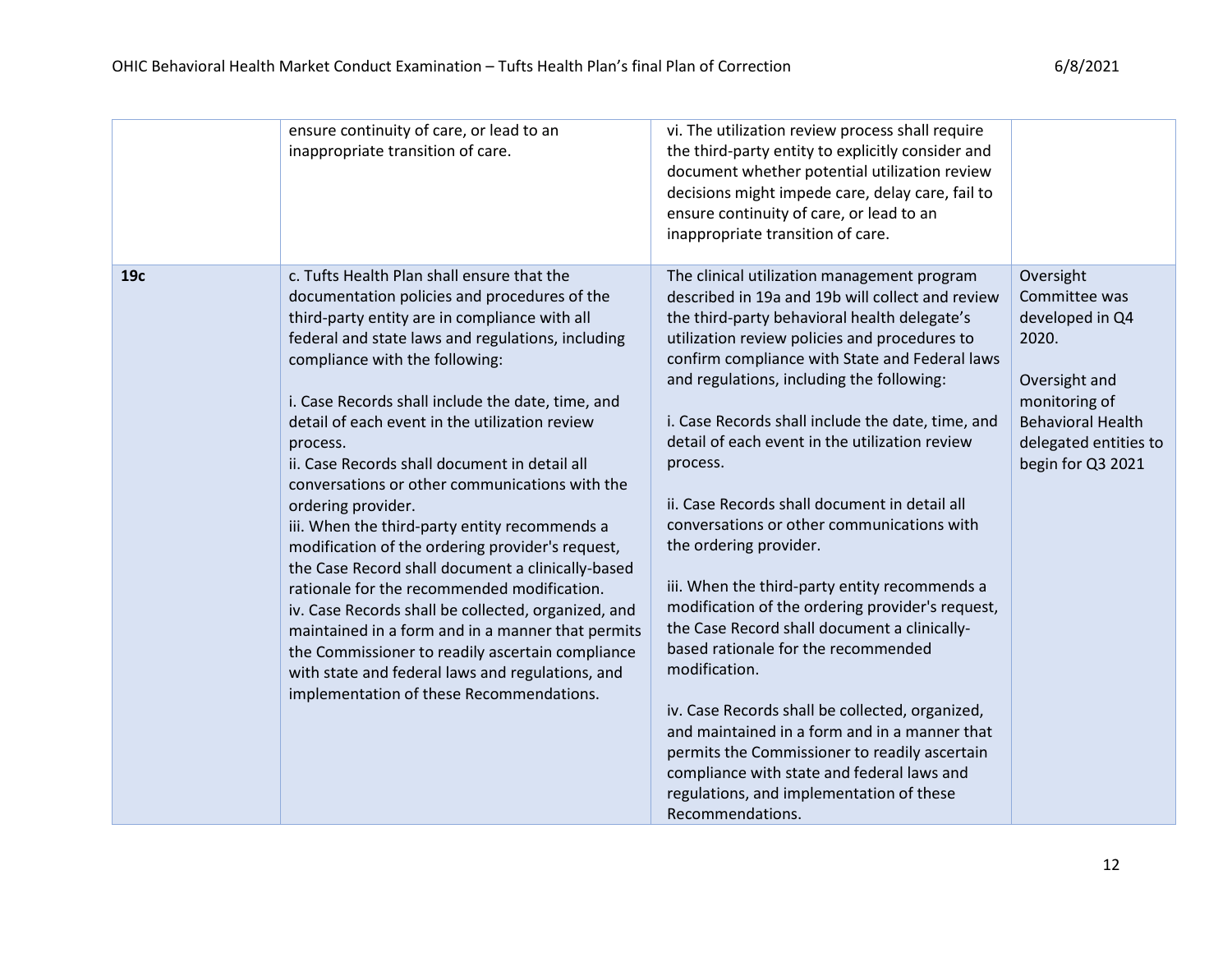| 19d | Tufts Health Plan shall revise its oversight program<br>to include periodic compliance audits of entities<br>delegated any portion of the utilization review<br>function for members of Tufts Health Plan<br>health benefits plans. Revised oversight should<br>include review of medical necessity criteria used<br>by the delegated entity to make utilization review<br>decisions to determine whether the criteria are<br>clinically appropriate and reasonably consistent<br>with Tufts Health Plan criteria. Audits shall include<br>a review of the utilization review Case Records of<br>the delegated entity to determine whether the<br>criteria were applied in a clinically appropriate<br>manner, and in a manner consistent with federal<br>and RI laws and regulations. | As noted in 19a, Tufts Health Plan has revised<br>its oversight program to include periodic<br>compliance audits of entities delegated any<br>portion of the behavioral health utilization<br>review function. Revised oversight will include<br>review of medical necessity criteria used by the<br>delegated entity to make utilization review<br>decisions to determine whether the criteria are<br>clinically appropriate and reasonably consistent<br>with Tufts Health Plan criteria. Audits will<br>include a sample review of utilization review<br>Case Records of the delegated entity to<br>determine whether the criteria were applied in<br>a clinically appropriate manner, and in a<br>manner consistent with federal and RI laws and<br>regulations. | Oversight<br>Committee was<br>developed in Q4<br>2020.<br>Oversight and<br>monitoring of<br><b>Behavioral Health</b><br>delegated entities to<br>begin for Q3 2021                   |
|-----|----------------------------------------------------------------------------------------------------------------------------------------------------------------------------------------------------------------------------------------------------------------------------------------------------------------------------------------------------------------------------------------------------------------------------------------------------------------------------------------------------------------------------------------------------------------------------------------------------------------------------------------------------------------------------------------------------------------------------------------------------------------------------------------|----------------------------------------------------------------------------------------------------------------------------------------------------------------------------------------------------------------------------------------------------------------------------------------------------------------------------------------------------------------------------------------------------------------------------------------------------------------------------------------------------------------------------------------------------------------------------------------------------------------------------------------------------------------------------------------------------------------------------------------------------------------------|--------------------------------------------------------------------------------------------------------------------------------------------------------------------------------------|
| 19e | e. Tufts Health Plan shall revise adverse benefit<br>and appeal notifications sent by third party<br>entities to explicitly identify the role of the third-<br>party entity and to clearly identify Tufts Health<br>Plan as the member's insurer.                                                                                                                                                                                                                                                                                                                                                                                                                                                                                                                                      | Tufts Health Plan confirmed the third-party<br>delegates explicitly identify the role of the third-<br>party entity and clearly identify Tufts Health Plan<br>as the member's insurer in adverse benefit and<br>appeal letters sent by third party entities.                                                                                                                                                                                                                                                                                                                                                                                                                                                                                                         | Third-party delegate<br>adverse<br>determination letter<br>language<br>implemented<br>November 2019.                                                                                 |
| 20a | Tufts Health Plan shall review, and as necessary<br>revise, its scope of behavioral health services<br>subject to prior authorization. To the satisfaction<br>of the Commissioner, Tufts Health Plan shall<br>ensure that its utilization review or care<br>management programs are conducted in a<br>manner comparable to, and no more stringent<br>than, its utilization review or care management                                                                                                                                                                                                                                                                                                                                                                                   | Tufts Health Plan notes that it has not required<br>prior authorization for outpatient psychotherapy<br>since March 2016.<br>Tufts Health Plan will be submitting its mental<br>health parity disclosure forms in accordance with<br>the Federal Consolidated Appropriations Act<br>(enacted on December 27, 2020 for an effective                                                                                                                                                                                                                                                                                                                                                                                                                                   | Tufts Health Plan will<br>be submitting its<br>mental health parity<br>disclosure forms in<br>accordance with the<br><b>Federal Consolidated</b><br>Appropriations Act<br>by Q4 2021 |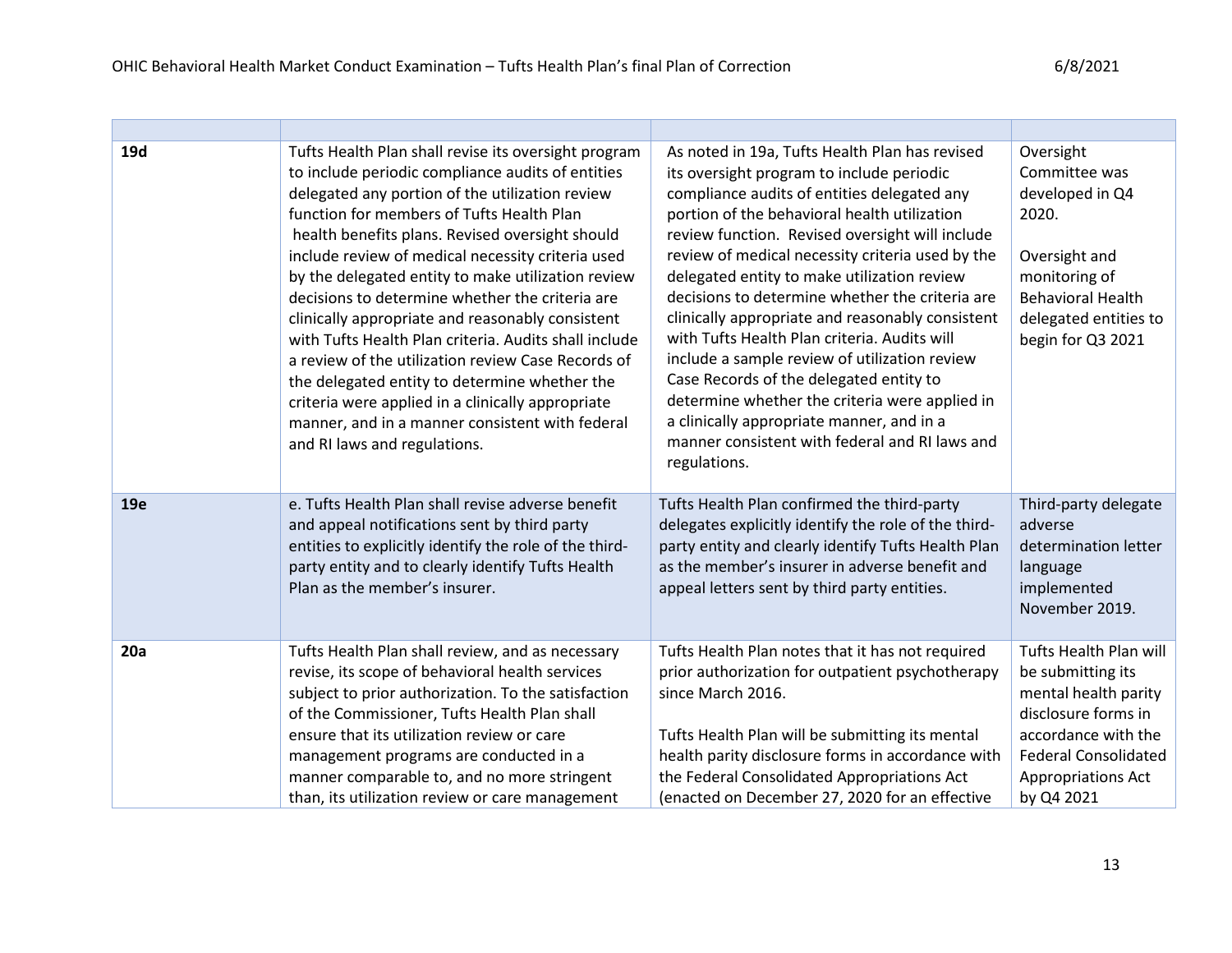|                 | programs for medical surgical services. Tufts<br><b>Health Plan</b><br>shall propose for the Commissioner's approval<br>the form, content, and plan year for data<br>collection purposes of a utilization review parity<br>analysis. If feasible, the analysis should be<br>conducted in the following manner. If Tufts Health<br>Plan believes that some elements of the following<br>are not feasible or can be substituted with<br>another parity information or analysis, Tufts<br>Health Plan shall explain its reasoning as part of its<br>Plan of Correction to the Commissioner's<br>satisfaction:<br>a. Identify which mental health, substance use<br>disorder, and medical surgical benefits (excluding<br>prescription drug benefits) are subject to<br>utilization review and:<br>(i) describe the utilization program for each<br>mental health, substance use disorder, and<br>medical surgical benefit;<br>(ii) state the number of requests processed for<br>each mental health, substance use disorder, and<br>medical surgical benefit; and<br>(iii) state the number of denials, appeals, and<br>denials on appeal for those requests processed for<br>each mental health, substance use disorder, and<br>medical surgical benefit. | date of February 10, 2021) as requested by<br>OHIC. |                             |
|-----------------|---------------------------------------------------------------------------------------------------------------------------------------------------------------------------------------------------------------------------------------------------------------------------------------------------------------------------------------------------------------------------------------------------------------------------------------------------------------------------------------------------------------------------------------------------------------------------------------------------------------------------------------------------------------------------------------------------------------------------------------------------------------------------------------------------------------------------------------------------------------------------------------------------------------------------------------------------------------------------------------------------------------------------------------------------------------------------------------------------------------------------------------------------------------------------------------------------------------------------------------------------------|-----------------------------------------------------|-----------------------------|
| 20 <sub>b</sub> | b. Identify which mental health, substance use                                                                                                                                                                                                                                                                                                                                                                                                                                                                                                                                                                                                                                                                                                                                                                                                                                                                                                                                                                                                                                                                                                                                                                                                          | Tufts Health Plan will be submitting its mental     | Tufts Health Plan will      |
|                 | disorder, and medical surgical benefits (excluding                                                                                                                                                                                                                                                                                                                                                                                                                                                                                                                                                                                                                                                                                                                                                                                                                                                                                                                                                                                                                                                                                                                                                                                                      | health parity disclosure forms in accordance with   | be submitting its           |
|                 | prescription drug benefits) were not subject to                                                                                                                                                                                                                                                                                                                                                                                                                                                                                                                                                                                                                                                                                                                                                                                                                                                                                                                                                                                                                                                                                                                                                                                                         | the Federal Consolidated Appropriations Act         | mental health parity        |
|                 | utilization review and state the number of claims                                                                                                                                                                                                                                                                                                                                                                                                                                                                                                                                                                                                                                                                                                                                                                                                                                                                                                                                                                                                                                                                                                                                                                                                       | (enacted on December 27, 2020 for an effective      | disclosure forms in         |
|                 | processed for each mental health, substance use                                                                                                                                                                                                                                                                                                                                                                                                                                                                                                                                                                                                                                                                                                                                                                                                                                                                                                                                                                                                                                                                                                                                                                                                         | date of February 10, 2021) as requested by          | accordance with the         |
|                 | disorder, and medical surgical benefit.                                                                                                                                                                                                                                                                                                                                                                                                                                                                                                                                                                                                                                                                                                                                                                                                                                                                                                                                                                                                                                                                                                                                                                                                                 | OHIC.                                               | <b>Federal Consolidated</b> |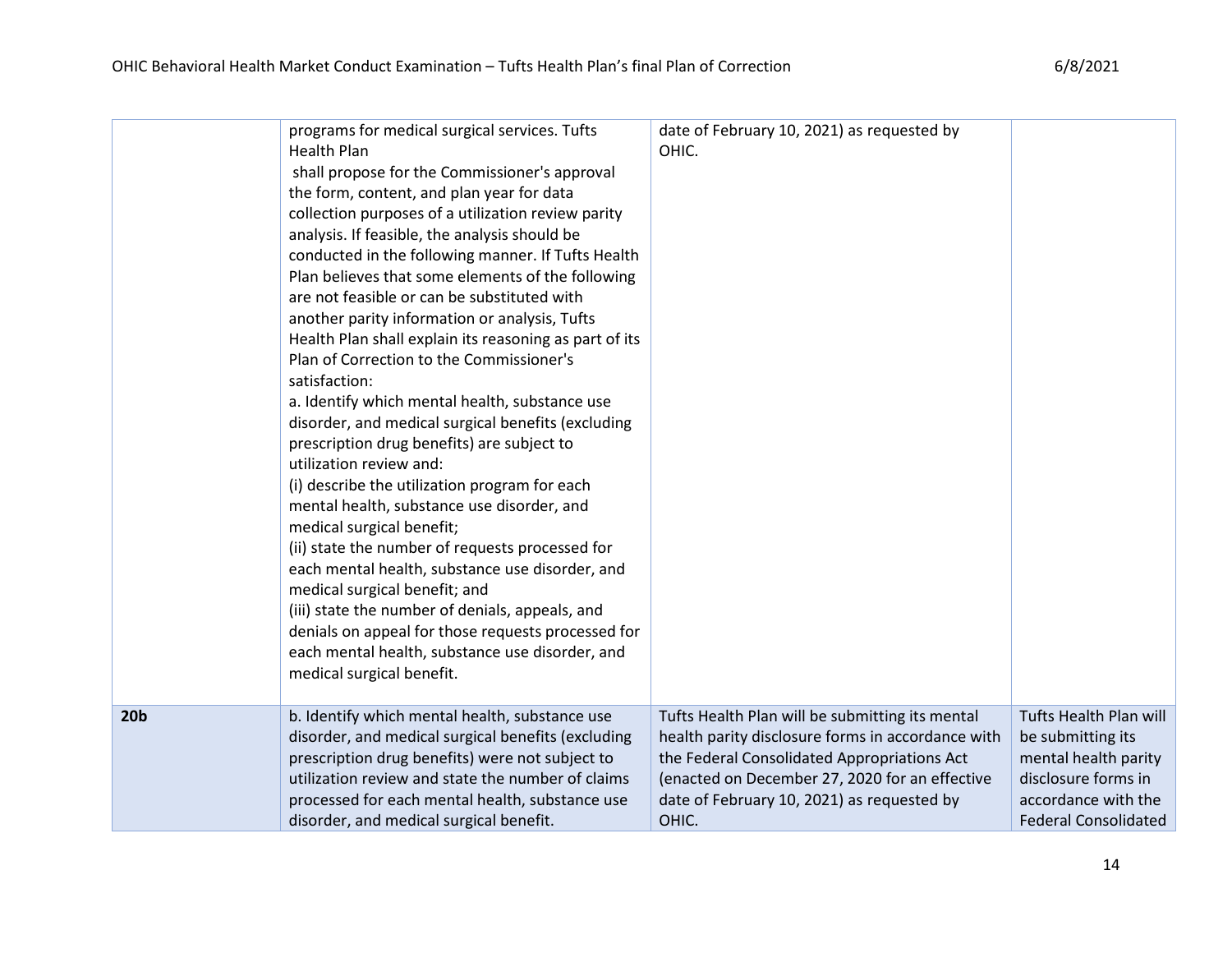|            |                                                                                                                                                                                                                                                                                                                                                                                                                                                                                                                                                                                                                                                                                                                                                                                                                                                                   |                                                                                                                                                                                                                                                              | <b>Appropriations Act</b><br>by Q4 2021                                                                                                                                              |
|------------|-------------------------------------------------------------------------------------------------------------------------------------------------------------------------------------------------------------------------------------------------------------------------------------------------------------------------------------------------------------------------------------------------------------------------------------------------------------------------------------------------------------------------------------------------------------------------------------------------------------------------------------------------------------------------------------------------------------------------------------------------------------------------------------------------------------------------------------------------------------------|--------------------------------------------------------------------------------------------------------------------------------------------------------------------------------------------------------------------------------------------------------------|--------------------------------------------------------------------------------------------------------------------------------------------------------------------------------------|
| <b>20c</b> | c. For each mental health, substance use disorder,<br>and medical surgical benefit identified in Paras.<br>20(a) and 20(b), above:<br>(i) state the reasons or other factors actually used<br>in deciding whether or not utilization review<br>would apply:<br>(ii) identify and summarize the data and other<br>information used to support the reasons or other<br>factors; and<br>(iii) document the decision process.                                                                                                                                                                                                                                                                                                                                                                                                                                         | Tufts Health Plan will be submitting its mental<br>health parity disclosure forms in accordance with<br>the Federal Consolidated Appropriations Act<br>(enacted on December 27, 2020 for an effective<br>date of February 10, 2021) as requested by<br>OHIC. | Tufts Health Plan will<br>be submitting its<br>mental health parity<br>disclosure forms in<br>accordance with the<br><b>Federal Consolidated</b><br>Appropriations Act<br>by Q4 2021 |
| <b>20d</b> | d. For each mental health, substance use disorder,<br>and medical surgical benefit subject to utilization<br>review identified in Para. 20(a), above, propose a<br>methodology for determining whether utilization<br>review for mental health and substance use<br>disorder benefits are applied no more stringently<br>than utilization review applied to medical surgical<br>benefits. Such a methodology should:<br>(i) use actual utilization review Case Records in<br>comparing the degree of stringentness;<br>(ii) use independent and/or objective providers to<br>conduct the reviews;<br>(iii) compare the time needed to complete<br>utilization review requests for behavioral health<br>services versus medical surgical services;<br>(iv) compare the complexity of making behavioral<br>health requests versus medical surgical requests;<br>and | Tufts Health Plan will be submitting its mental<br>health parity disclosure forms in accordance with<br>the Federal Consolidated Appropriations Act<br>(enacted on December 27, 2020 for an effective<br>date of February 10, 2021) as requested by<br>OHIC. | Tufts Health Plan will<br>be submitting its<br>mental health parity<br>disclosure forms in<br>accordance with the<br><b>Federal Consolidated</b><br>Appropriations Act<br>by Q4 2021 |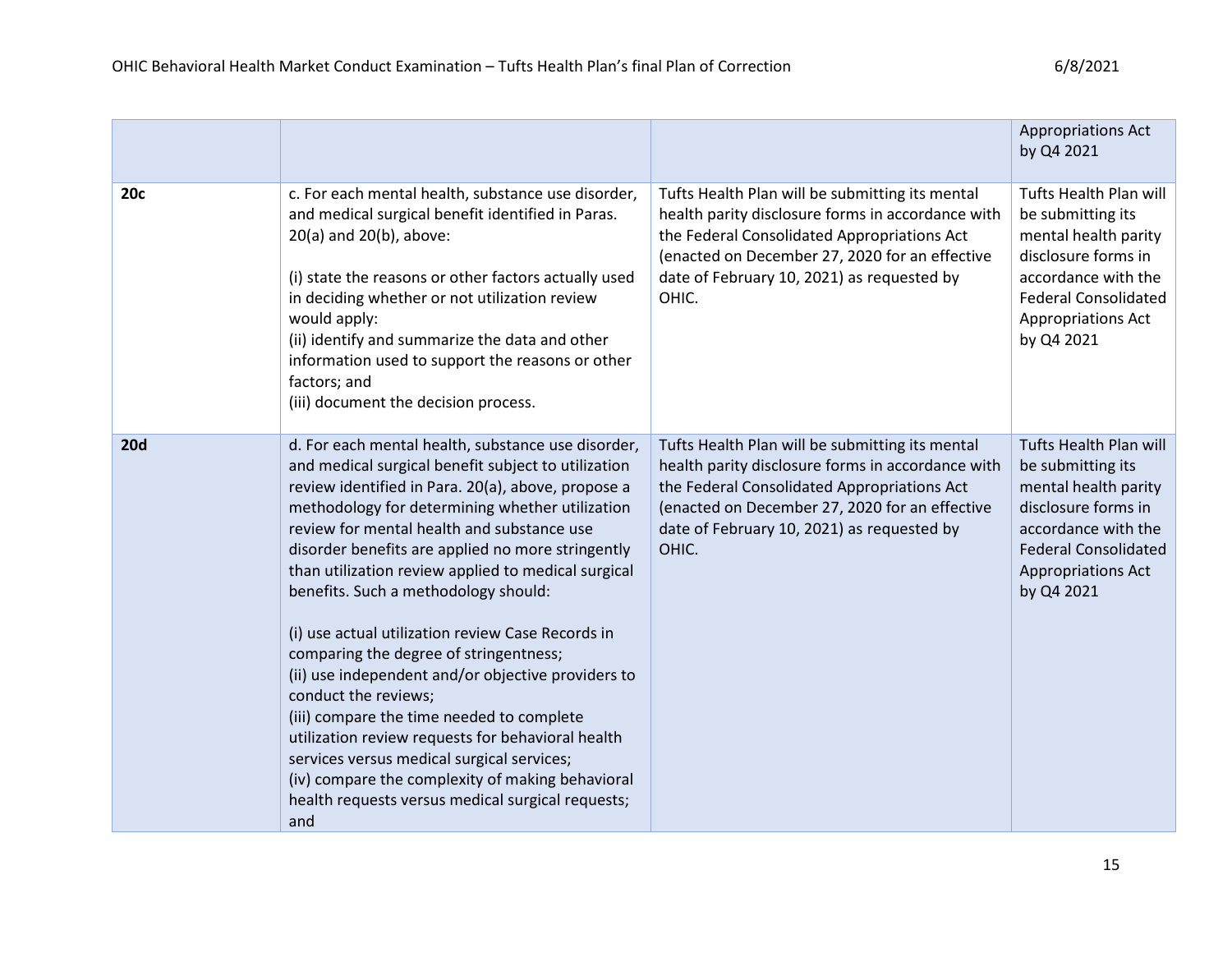|                 | (iv) consider any other appropriate factors in<br>determining the comparable rigorousness of the<br>reviews.                                                                                                                                                                                                                                                                                                                                                                                                                                                                                                                                                                                                                                                     |                                                                                                                           |                                                                                                        |
|-----------------|------------------------------------------------------------------------------------------------------------------------------------------------------------------------------------------------------------------------------------------------------------------------------------------------------------------------------------------------------------------------------------------------------------------------------------------------------------------------------------------------------------------------------------------------------------------------------------------------------------------------------------------------------------------------------------------------------------------------------------------------------------------|---------------------------------------------------------------------------------------------------------------------------|--------------------------------------------------------------------------------------------------------|
| 29a             | Tufts Health Plan shall revise its prescription drug<br>utilization review criteria for medications typically<br>prescribed for behavioral health conditions in the<br>manner set forth below.<br>a. Tufts Health Plan's pharmaceutical formularies<br>will continue to include, at a minimum;<br>i. One buprenorphine combination Medication<br>Assisted Treatment product approved for use by<br>the FDA in the treatment of opioid use disorder<br>(commonly known as buprenorphine/naloxone),<br>in a tablet or film form; and<br>ii. One buprenorphine (mono-formulation)<br>Medication Assisted Treatment product approved<br>for use by the FDA in the treatment of opioid use<br>disorder (commonly known as buprenorphine) in a<br>tablet or film form. | Request for 29a was completed as part of the<br>Agreement between OHIC and Tufts Health Plan<br>executed on May 16, 2017. | Implemented as<br>part of the<br>Agreement<br>between Tufts<br>Health Plan and<br>OHIC on<br>5/16/2017 |
| 29 <sub>b</sub> | b. To the extent they exist, Tufts Health Plan shall<br>discontinue any prior authorization requirements<br>or programs for the formulary medications<br>identified in Para.29 (a), above, with the limited<br>exceptions that:<br>i. Tufts Health Plan may propose the adoption of<br>dose limit and supply limit criteria consistent with<br>federal guidelines; however, any such dose or<br>supply limit criteria must allow for the coverage of<br>formulary Medication Assisted Treatment                                                                                                                                                                                                                                                                  | Request for 29b was completed as part of the<br>Agreement between OHIC and Tufts Health<br>Plan executed on May 16, 2017. | Implemented as<br>part of the<br>Agreement<br>between Tufts<br>Health Plan and<br>OHIC on<br>5/16/2017 |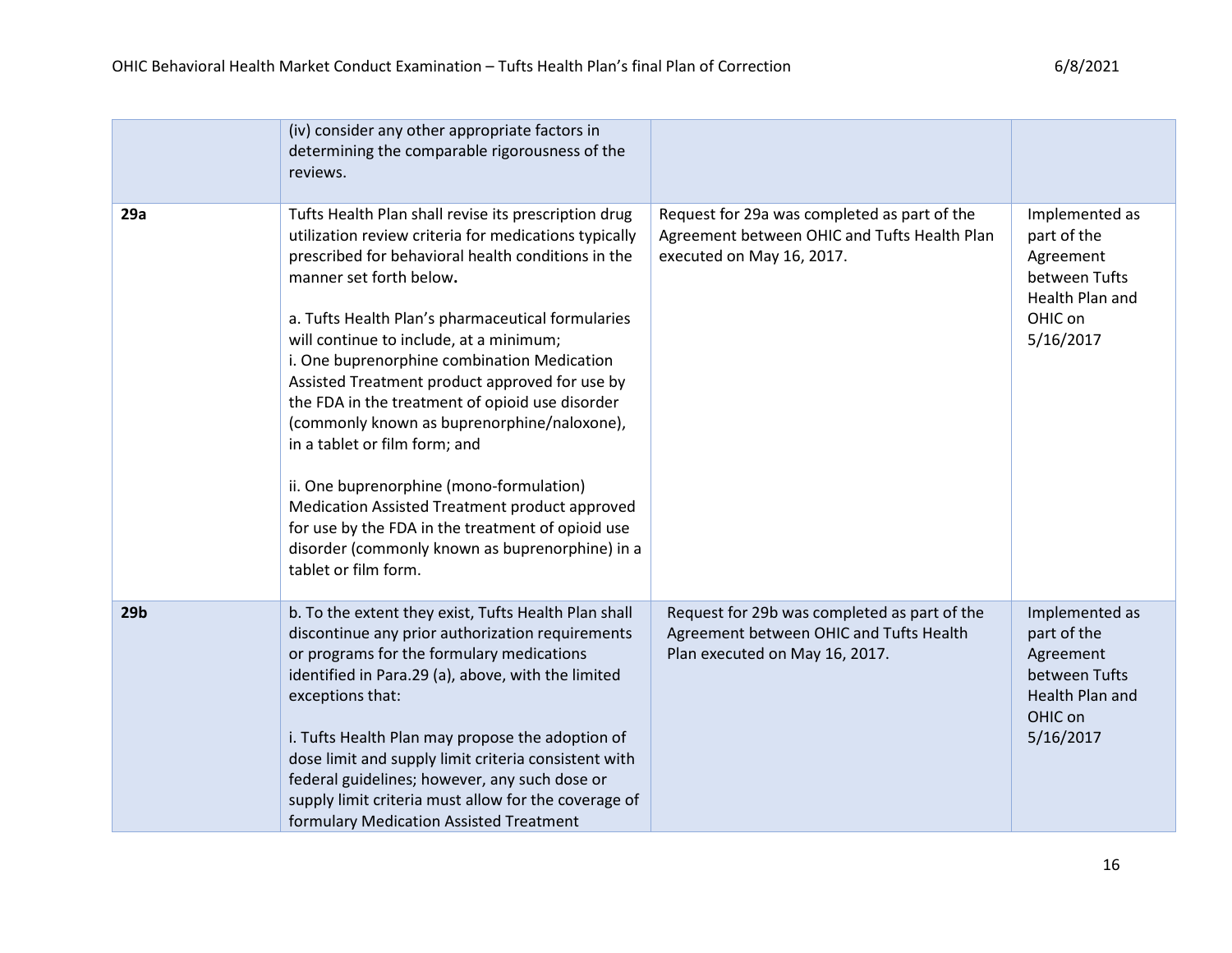|     | dispensed within FDA recommended dose<br>guidelines without any prior authorization<br>requirements while the prescribing clinician is<br>provided the opportunity to clinically justify a dose<br>outside the guidelines.<br>ii. Tufts Health Plan may establish prior<br>authorization requirements for mono formulation<br>MAT provided that coverage is provided for the<br>mono formulation MAT for pregnant women<br>without prior authorization.                               |                                                                                                                                                                                                                                                                                                       |                                                                                                    |
|-----|---------------------------------------------------------------------------------------------------------------------------------------------------------------------------------------------------------------------------------------------------------------------------------------------------------------------------------------------------------------------------------------------------------------------------------------------------------------------------------------|-------------------------------------------------------------------------------------------------------------------------------------------------------------------------------------------------------------------------------------------------------------------------------------------------------|----------------------------------------------------------------------------------------------------|
| 29c | c. In connection with: (i) a member that is already<br>taking a MAT medication not identified in Para.<br>29(a), above; and (ii) a member that is already<br>taking a MAT medication at a prescribed dose<br>level outside the FDA recommended dose<br>guidelines, Tufts Health Plan shall continue to<br>permit such coverage while the prescribing<br>clinician is provided the opportunity to clinically<br>justify continued coverage through the formulary<br>exception process. | Request for 29c was completed as part of the<br>Agreement between OHIC and Tufts Health Plan<br>executed on May 16, 2017.                                                                                                                                                                             | Implemented as<br>part of the<br>Agreement<br>between Tufts<br>Health Plan and<br>OHIC on 8/1/2017 |
| 29d | d. Tufts Health Plan shall revise its utilization<br>review criteria for aripiprazole to ensure that they<br>are reasonable and address the concerns raised in<br>Para., 25(b).                                                                                                                                                                                                                                                                                                       | Prior to identification of this audit finding,<br>Tufts Health Plan updated the utilization<br>review Criteria for aripiprazole.                                                                                                                                                                      | Implemented on<br>August 11, 2015                                                                  |
| 29e | e. The utilization review criteria or process shall<br>include an "exceptions process" that offers<br>prescribers an opportunity to request approval of<br>a medication (or of a quantity, supply, or dose of a<br>prescription drug) inconsistent with the formal<br>criteria, based on the nature of the patient's                                                                                                                                                                  | The Tufts Health Plan's policies were updated to<br>confirm that the utilization review process<br>includes an exception process that offers<br>prescribers an opportunity to request approval<br>of a medication (or of a quantity, supply, or dose<br>of a prescription drug) inconsistent with the | December 31, 2020                                                                                  |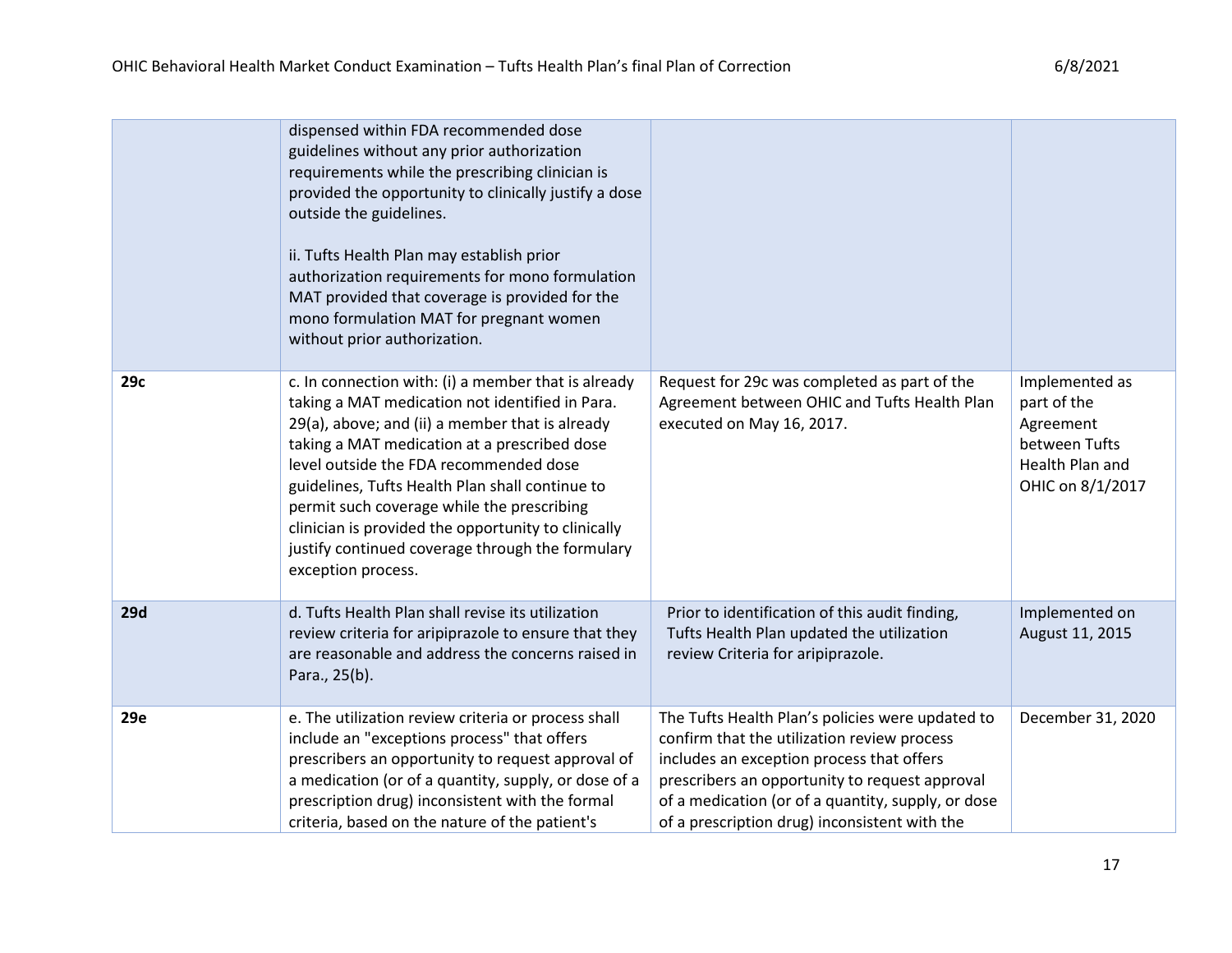|                 | clinical condition or circumstances. Such decisions<br>shall be considered medical necessity decisions.<br>The UR Agent physician reviewer shall consider,<br>address, and document all information submitted<br>by the prescriber in connection with the<br>exceptions request.          | formal criteria, based on the nature of the<br>patient's clinical condition or circumstances. It<br>will be documented that such decisions are<br>considered medical necessity decisions and the<br>utilization review physician reviewers consider<br>and document all information submitted by the<br>prescriber in connection with the exceptions<br>request.<br>Tufts Health Plan's work instruction has been<br>updated to indicate use of compendia for off-<br>label requests when inconsistent with formal<br>criteria. Tufts Health Plan provided training to<br>staff on the work instruction and maintained<br>evidence of training. Off-label use coverage is<br>included within the publicly posted Pharmacy<br>Medical Necessity Guidelines: Off-Label Use<br>Policy and internal Commercial and Direct<br>Coverage Determination and Exception Policy. |             |
|-----------------|-------------------------------------------------------------------------------------------------------------------------------------------------------------------------------------------------------------------------------------------------------------------------------------------|-----------------------------------------------------------------------------------------------------------------------------------------------------------------------------------------------------------------------------------------------------------------------------------------------------------------------------------------------------------------------------------------------------------------------------------------------------------------------------------------------------------------------------------------------------------------------------------------------------------------------------------------------------------------------------------------------------------------------------------------------------------------------------------------------------------------------------------------------------------------------|-------------|
| 30a             | a. Tufts Health Plan shall classify as a denial any<br>utilization review decision that does not explicitly<br>authorize the prescription drug initially requested,<br>or does not explicitly authorize the initially<br>requested quantity, supply, or dose of the<br>prescription drug. | New partial adverse determination letters were<br>created to specifically deny any request that<br>does not authorize the prescription drug initially<br>requested or does not explicitly authorize the<br>exact specifications initially requested for<br>quantity, supply, or dose of the prescription<br>drug.                                                                                                                                                                                                                                                                                                                                                                                                                                                                                                                                                     | May 3, 2021 |
| 30 <sub>b</sub> | b. Tufts Health Plan approval letters shall be<br>revised to reflect an unambiguous approval of the<br>medication initially requested and approved, at<br>the dose and quantity requested.                                                                                                | Approval determination letters were amended<br>and implemented to remove ambiguous<br>approval language and to specify the requested<br>drug, dose and quantity.                                                                                                                                                                                                                                                                                                                                                                                                                                                                                                                                                                                                                                                                                                      | May 3, 2021 |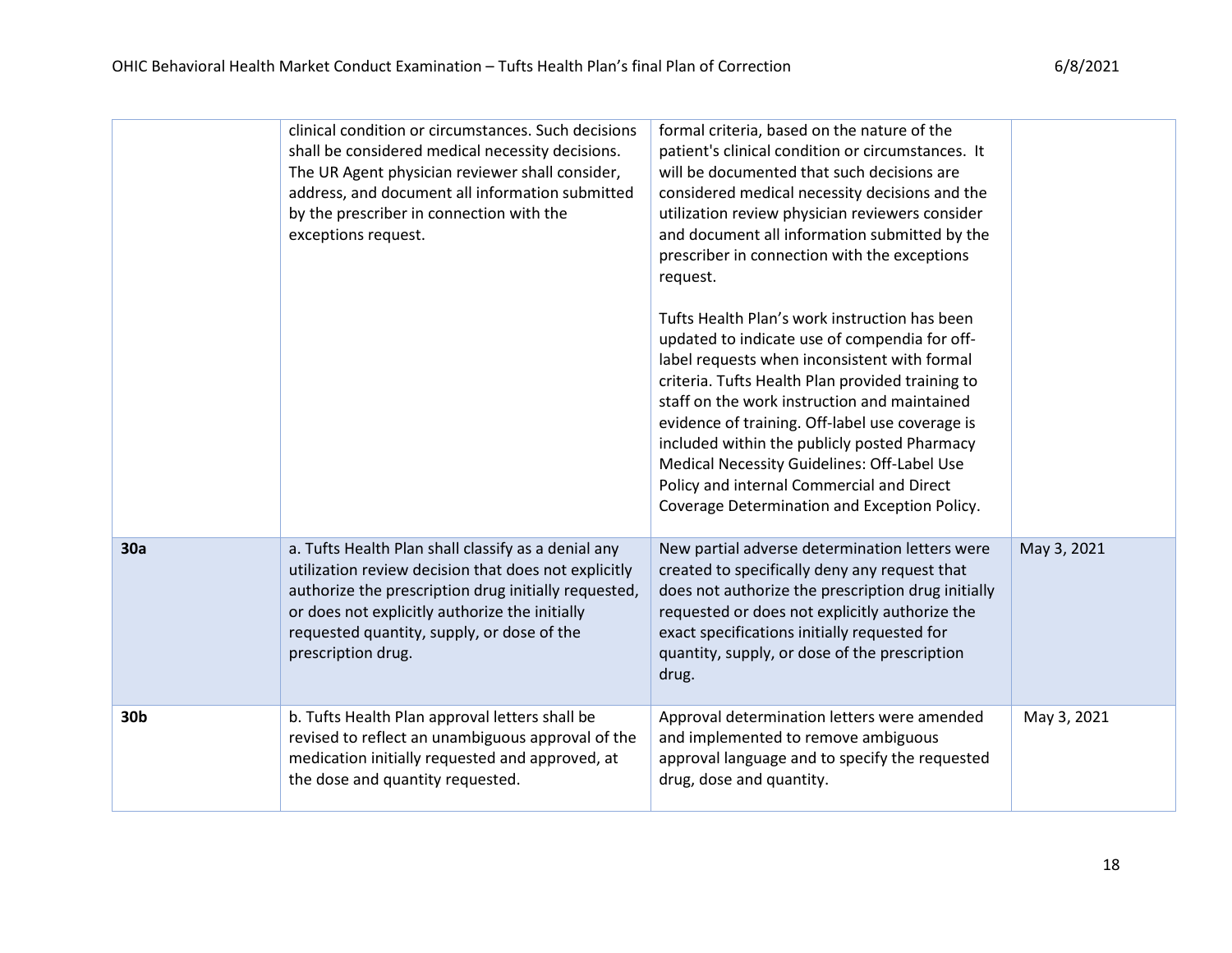| 30c        | c. Tufts Health Plan shall revise its denial letter<br>content to consider the doctor-patient<br>relationship.                                                                                                                                                                            | Tufts Health Plan retired the lack of<br>information (LOI) denial letters which were<br>identified as having a potential to harm the<br>Doctor- Patient relationship. Tufts Health Plan<br>will be mindful of the Doctor - Patient<br>Relationship when creating and reviewing<br>letters going forward.                                                            | Implemented on<br>August 15, 2020, |
|------------|-------------------------------------------------------------------------------------------------------------------------------------------------------------------------------------------------------------------------------------------------------------------------------------------|---------------------------------------------------------------------------------------------------------------------------------------------------------------------------------------------------------------------------------------------------------------------------------------------------------------------------------------------------------------------|------------------------------------|
| 30d        | d. Tufts Health Plan shall ensure that sufficient<br>information is collected to ensure a safe denial.                                                                                                                                                                                    | Tufts Health Plan's work instruction has been<br>updated to include appropriate outreach to the<br>provider to ensure sufficient information has<br>been collected prior to making a determination.<br>Tufts Health Plan provided training to staff on<br>the work instruction and maintained evidence of<br>training.                                              | October 30, 2020                   |
| <b>30e</b> | e. In making a denial, Tufts Health Plan shall<br>consider and document that (i) the denial is<br>consistent with the patient's safety and welfare,<br>(ii) patient care will not be impeded or delayed,<br>and (iii) continuity of care and treatment will not<br>be adversely affected. | Tufts Health Plan's documentation policies were<br>updated to include consideration of and<br>documentation that (i) the denial is consistent<br>with the patient's safety and welfare, (ii) patient<br>care will not be impeded or delayed, and (iii)<br>continuity of care and treatment will not be<br>adversely affected.                                       | December 31, 2020                  |
| 30f        | f. Tufts Health Plan shall establish reasonable<br>policies and procedures around the use of<br>samples, including to ensure continuity of care<br>and the welfare and safety of the patient.                                                                                             | Tufts Health Plan revised the Pharmacy Medical<br>Necessity Guidelines (MNGs) for all Behavioral<br>Health Medications to ensure the guidelines note<br>the use of samples may be considered during the<br>review determination. Tufts Health Plan policies<br>were updated to include a note that samples<br>may be considered during the review<br>determination. | July 20, 2020                      |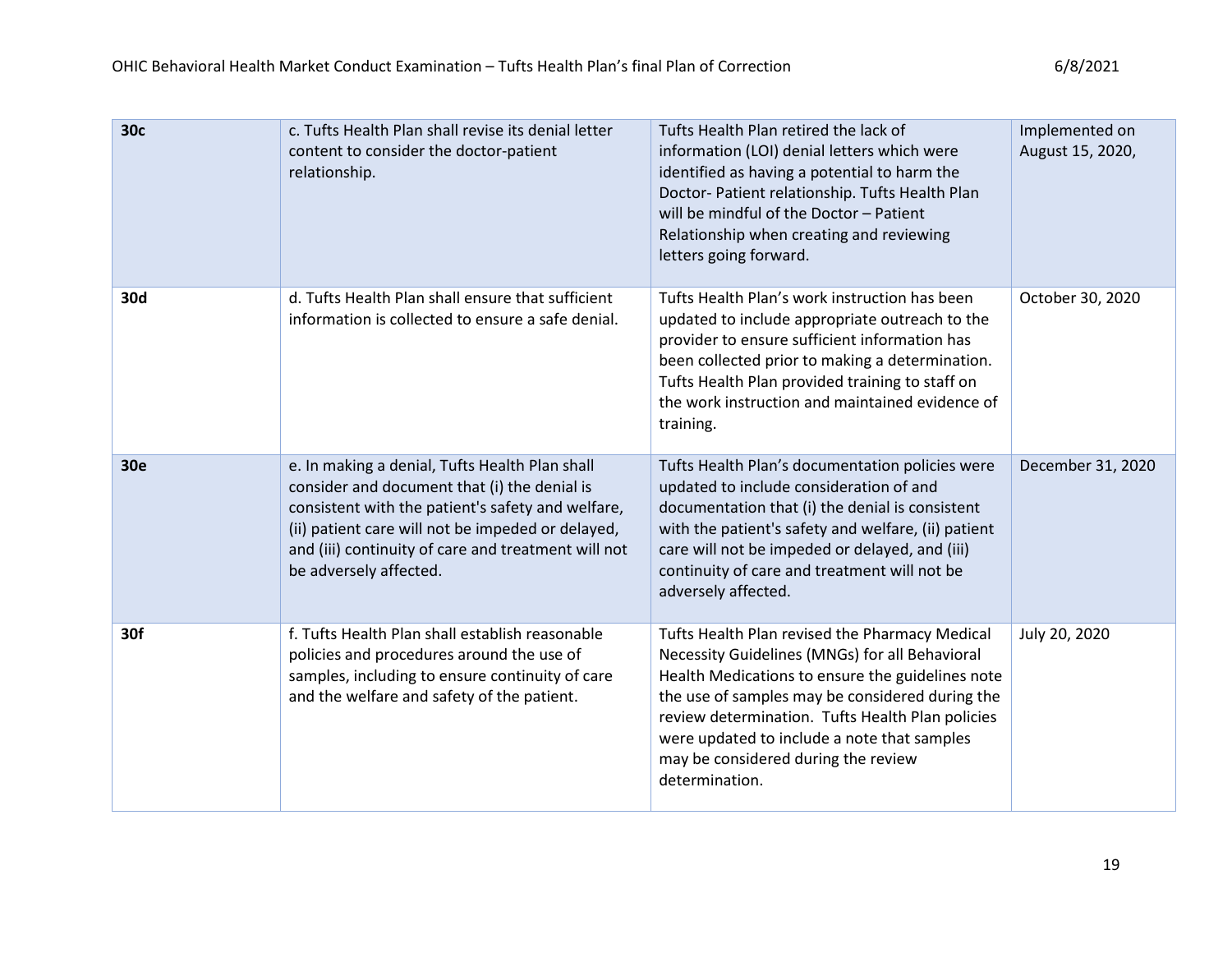| 30g        | g. Tufts Health Plan's prescriber fax form request<br>process shall be revised, as necessary, so as not to<br>result in unnecessary delay in processing requests.                                                                                                                                                                                                                                                                                                                                                      | Tufts Health Plan created a new Prior<br>Authorization request form in May 2019 to<br>reduce unnecessary delay in processing requests.<br>This new Prior Authorization form is specific to<br>Rhode Island and the urgency indicator is<br>properly noted for provider to select when<br>needed.                    | This version of the<br>drug authorization<br>request form was<br>implemented in May<br>2019 |
|------------|------------------------------------------------------------------------------------------------------------------------------------------------------------------------------------------------------------------------------------------------------------------------------------------------------------------------------------------------------------------------------------------------------------------------------------------------------------------------------------------------------------------------|---------------------------------------------------------------------------------------------------------------------------------------------------------------------------------------------------------------------------------------------------------------------------------------------------------------------|---------------------------------------------------------------------------------------------|
| 30h        | h. Tufts Health Plan's prescriber fax form request<br>process shall ask the prescriber whether or not<br>the request is urgent.                                                                                                                                                                                                                                                                                                                                                                                        | The Tufts Health Plan Medication Prior<br>Authorization Request form referenced in 30g<br>includes a box to check to indicate the request is<br>an "Expedited Review/Urgent Request".                                                                                                                               | This version of the<br>drug authorization<br>request form was<br>implemented in May<br>2019 |
| 30i        | i. If the facts and circumstances presented suggest<br>reason to believe that clinical information critical<br>to the utilization review decision is missing, Tufts<br>Health Plan shall revise its process to more<br>effectively solicit the necessary information from<br>the prescriber that allows a reasonable period of<br>time for the prescriber to respond. Tufts Health<br>Plan shall always ensure that it has sufficient<br>information to make a safe denial with respect to<br>the patient's condition. | The work instruction has been updated to<br>include appropriate outreach instructions to the<br>provider to ensure sufficient information has<br>been collected prior to making a determination.<br>Tufts Health Plan provided training to staff on<br>the work instruction and maintained evidence of<br>training. | October 30, 2020                                                                            |
| 30j        | j. The utilization review process shall be revised to<br>assure that decision-makers explicitly consider<br>whether a potential utilization review denial might<br>impede care, delay care, fail to ensure continuity<br>of care, or result in an unsafe denial.                                                                                                                                                                                                                                                       | Tufts Health Plan updated its policies to instruct<br>physician reviewers to consider and document<br>whether an adverse determination will impede<br>care, delay care, fail to ensure continuity of care,<br>or result in an unsafe denial.                                                                        | December 31, 2020                                                                           |
| <b>30k</b> | k. Tufts Health Plan physician reviewers shall<br>conduct and document a thorough, independent<br>review of the prescriber's request, rather than<br>simply relying on the observations and                                                                                                                                                                                                                                                                                                                            | Tufts Health Plan updated its policies to clarify<br>that Pharmacists are not able to make denial<br>decisions for medication requests for fully<br>insured Rhode Island members. Tufts Health Plan                                                                                                                 | December 31, 2020                                                                           |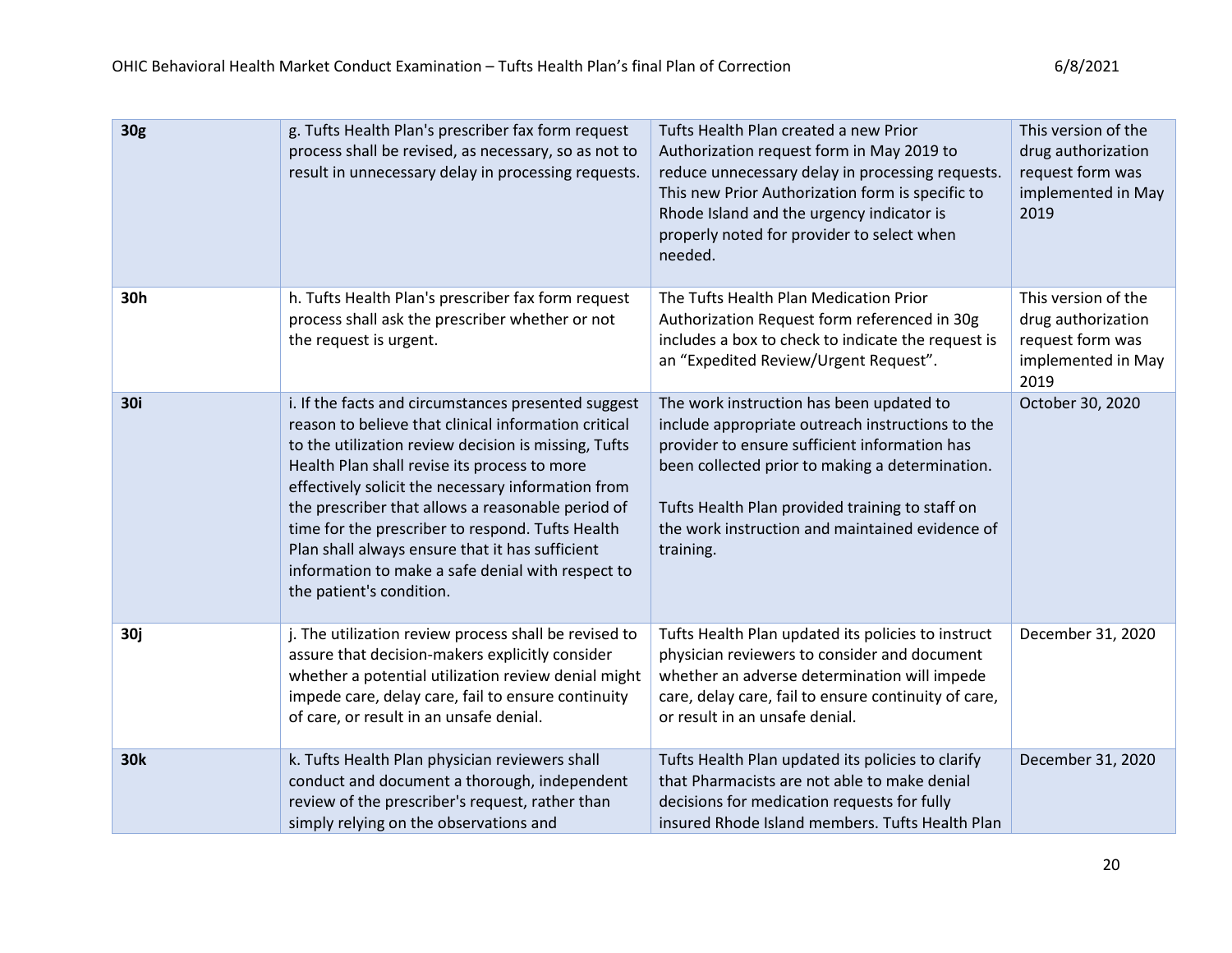|                 | recommendations of non-physician staff.<br>Pharmacists shall not make denial decisions.                                                                                                                                                                                                                                                                          | policies were updated to instruct the physician<br>reviewers to conduct and document a thorough,<br>independent review of the prescriber's request.                                                                                                                                                                                                                                                                                                        |                                       |
|-----------------|------------------------------------------------------------------------------------------------------------------------------------------------------------------------------------------------------------------------------------------------------------------------------------------------------------------------------------------------------------------|------------------------------------------------------------------------------------------------------------------------------------------------------------------------------------------------------------------------------------------------------------------------------------------------------------------------------------------------------------------------------------------------------------------------------------------------------------|---------------------------------------|
| <b>301</b>      | I. Tufts Health Plan physician reviewers shall<br>explicitly consider all of the information offered by<br>the prescriber, and explicitly consider the<br>rationale stated by the prescriber in support of the<br>approval request.                                                                                                                              | Tufts Health Plan policies were updated to<br>clearly instruct physician reviewers that all<br>information submitted by the prescriber is<br>considered when making a determination,<br>including the rationale stated by the prescriber in<br>support of the request. Tufts Health Plan<br>instructed and educated physician reviewers to<br>enhance denial language in adverse<br>determination letters to explicitly document this<br>activity.         | December 31, 2020                     |
| 31a             | a. Tufts Health Plan medical reviewer shall include<br>documentation of all material clinical information<br>obtained from the prescriber and what was<br>reviewed, the utilization review criteria not met,<br>and the reviewer's rationale for rejecting or<br>disagreeing with the ordering prescriber's request,<br>clinical judgment, or recommendation.    | Tufts Health Plan updated its policies to specify<br>that all physician reviewers follow work flows to<br>document that all available relevant information<br>was reviewed, the specific criteria / criteria<br>subset that are not met for adverse<br>determinations, and the reasoning to support<br>why those criteria are not satisfied by the clinical<br>information submitted.                                                                      | December 31, 2020                     |
| 31 <sub>b</sub> | b. Tufts Health Plan shall document the<br>prescriber's initial request, including the dose and<br>quantity of the medication requested and any<br>modification of the provider's initial request made<br>by Tufts Health Plan, the clinical rationale for the<br>modification, and the bona fide, voluntary<br>agreement of the prescriber to the modification. | New determination letters were created and<br>implemented which will specify the prescriber's<br>requested drug, dose and quantity. The work<br>instruction was updated to include appropriate<br>outreach to provider for additional information<br>as well as additional documentation to confirm<br>modification of an initial request. Tufts Health<br>Plan provided training to staff on the work<br>instruction and maintained evidence of training. | Letters implemented<br>on May 3, 2021 |